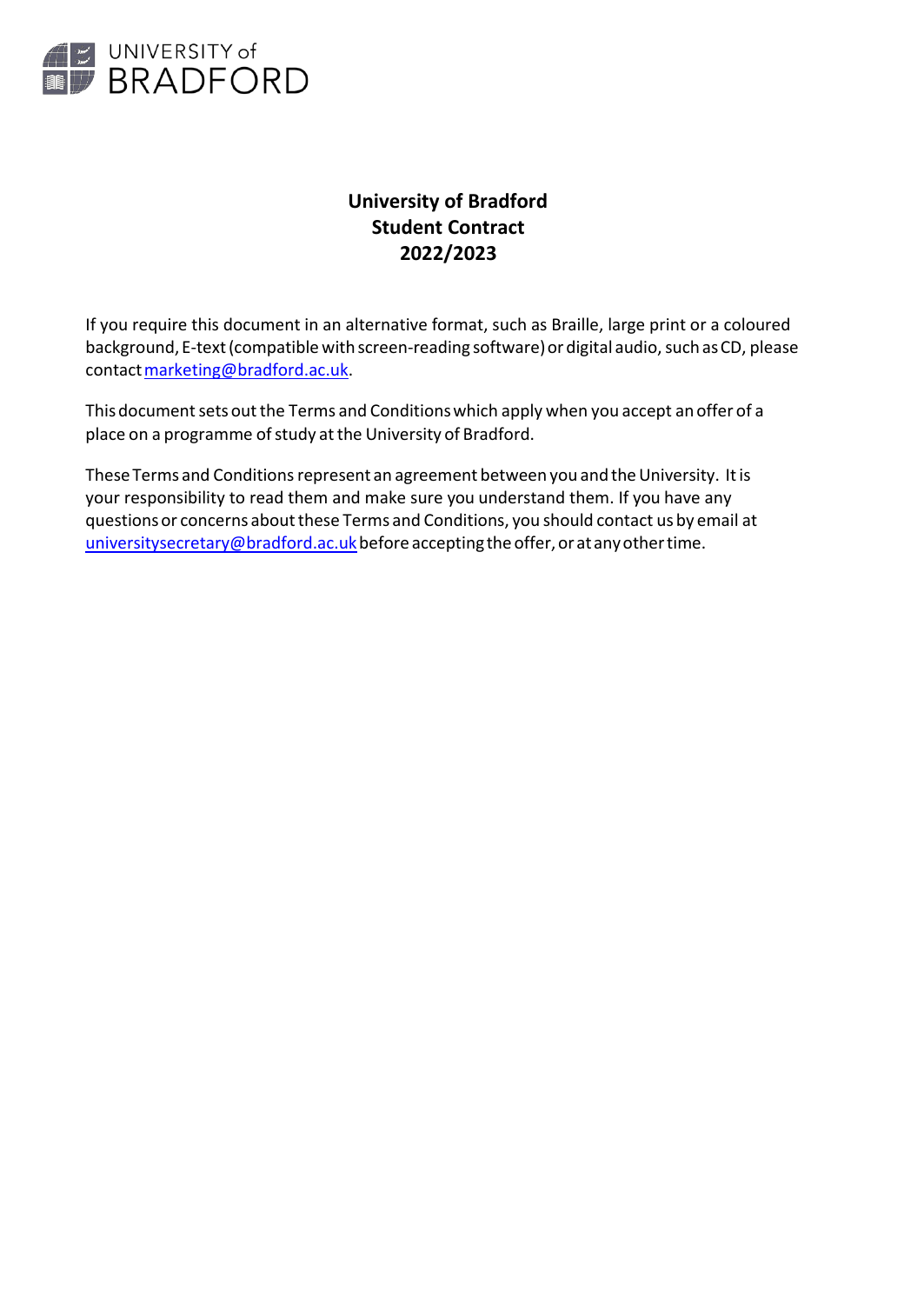# **Definitions**

**Academic session** meansthe period of academic study that isdenoted by the academic year in which you start your studies, for example if you start in January 2023 the Academic Session is 2022/2023.

**Academic year** means the period 1 August to 31 July in any given year.

Accept an offer of a place means to confirm via UCAS that the University is your firm or insurance choice, or to confirm directly to the University that you accept an offer.

**Access and Participation Plan** is a plan which sets out how the University will ensure equality of opportunity to access, succeed in, and progress from, study at the University.

**Additional costs** means additional study-related costs such as laboratory coats, equipment, printing and copying charges, library fines orreplacement charges,mandatory field trip costs.

**Applicant** means a person who has submitted an application for a programme of study at the University.

**Both parties** means you and us.

**Cancellation**meansthe cancellation ofthe contract by appropriate notice from you to us as set out in clauses 42 to 45. After cancellation, both parties will treat the contract as not having beenmade.

**Compositefees**meanstuitionfeestogetherwithany examination,registration, orotherfees payable in respect of the programme for which the student is enrolled.

**Contract** meansthis agreement between you and ustogether with the Important Information (which includes the University Ordinances, and University Regulations) referred to in Appendix 1.

**Confirmation of a place** means that an applicant has met the required conditions of the offer, and the University is confirming that conditions have been met and that the applicant may enrol on their chosen programme of study.

**Educational services** means tuition, learning opportunities, examination, assessment, pastoral support, and other related services as shown in our prospectus, on our website and in the relevantprogramme literature.

**Enrol** means to confirm that you intend to actively study during the academic session and for every subsequent year of study and to confirm that you have reminded yourself of the Terms and Conditions set out in this contract via the enrolment portal.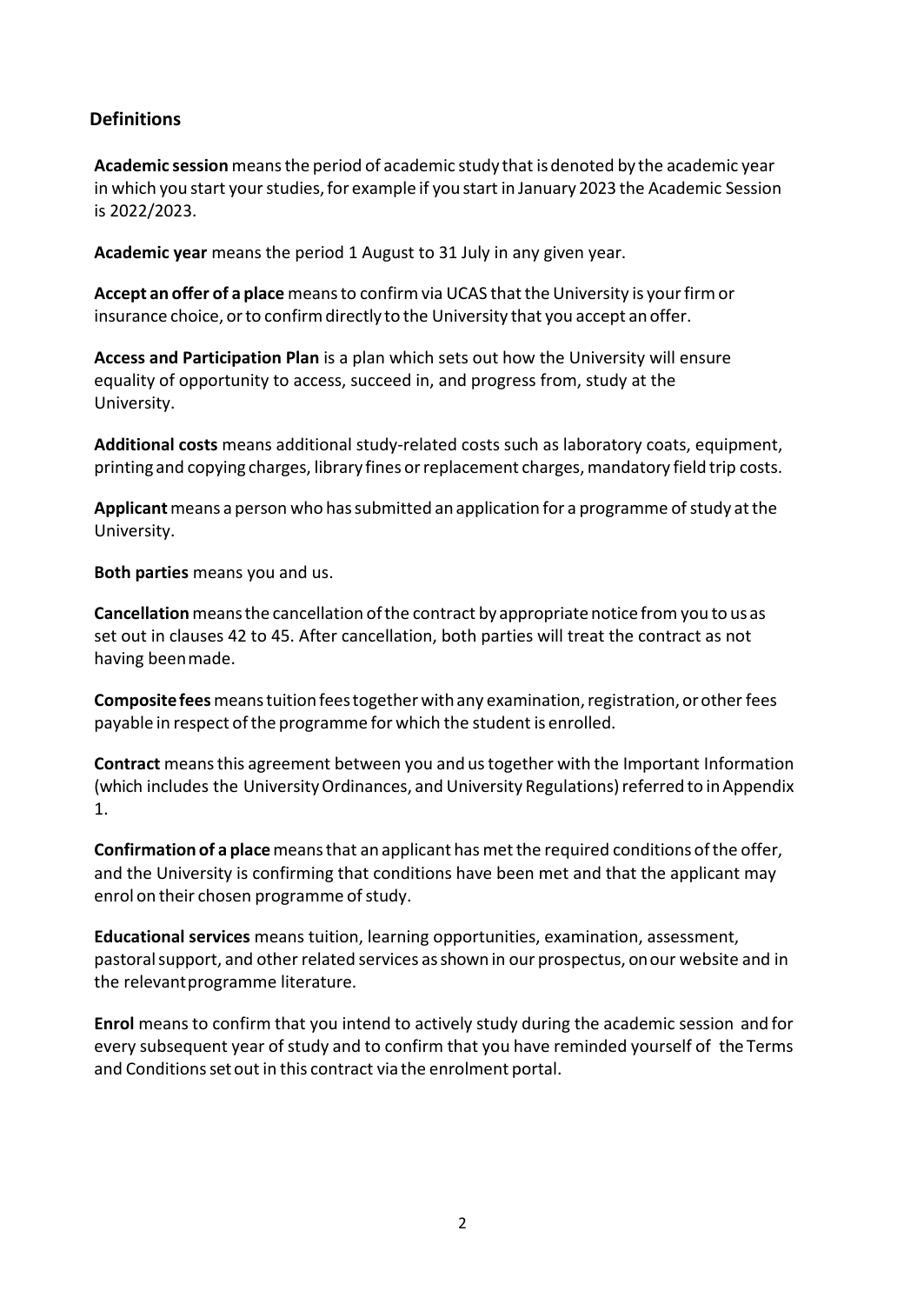**Enrolled student** means a student who has enrolled with the University for the academic session, thereby confirming that they intend to actively study during that academic session and that they agree to the Terms and Conditions set out below.

**E:Vision** is an online system which allows students to log into their record within the Student Record System, view and update their personal data and undertake some University processes.

**Exit Award** means an award which is made in recognition of the credit achieved by a student who has not achieved sufficient credit to be made the award associated with the programme on which they enrolled.

**Fee status** means your eligibility to pay home student tuition fees or overseas student tuition fees. Decisions on your fee status are based on the information you provide in your application regarding nationality and residence, and, in the case of undergraduate students, the residential category you select via UCAS. More information can be found here: [https://www.bradford.ac.uk/money/fees/fee-assessment/.](https://www.bradford.ac.uk/money/fees/fee-assessment/)

**Important Information** means the policies, rules and regulations, and other documents included in Appendix 1: Important Information.

**Programme** means programme of study.

**Provisional enrolment** means a student who has enrolled with the University for the academic session, thereby confirming that they intend to study during the academic session and that they agree to the Terms and Conditions set out below, but who has yet to satisfy one or more requirements of enrolment (for example a valid DBS check).

**Register** means to accept the offer of a place on a programme of study, satisfy any conditions which wemay impose for acceptance to the University and enrolforthe first time.

**Registered student** means a student who has accepted the offer of a place on a programme, has satisfied any conditions which we may impose for acceptance to the University and has enrolled at least once.

**Studentwho has deferred** means a student who has deferred theirfirst enrolment point to a time in the future.

**Student Protection Plan** means a plan we publish to set out the steps we take to ensure that you can continue with and complete your studies, or can be compensated if this is not possible.

**Student Transfer Plan** means a plan we publish to set out the arrangements we make for you to transfer from the University of Bradford to another Higher Education Institution, to transfer from another Higher Education Institution to the University of Bradford, or to transfer internally between programmes of study within the University of Bradford.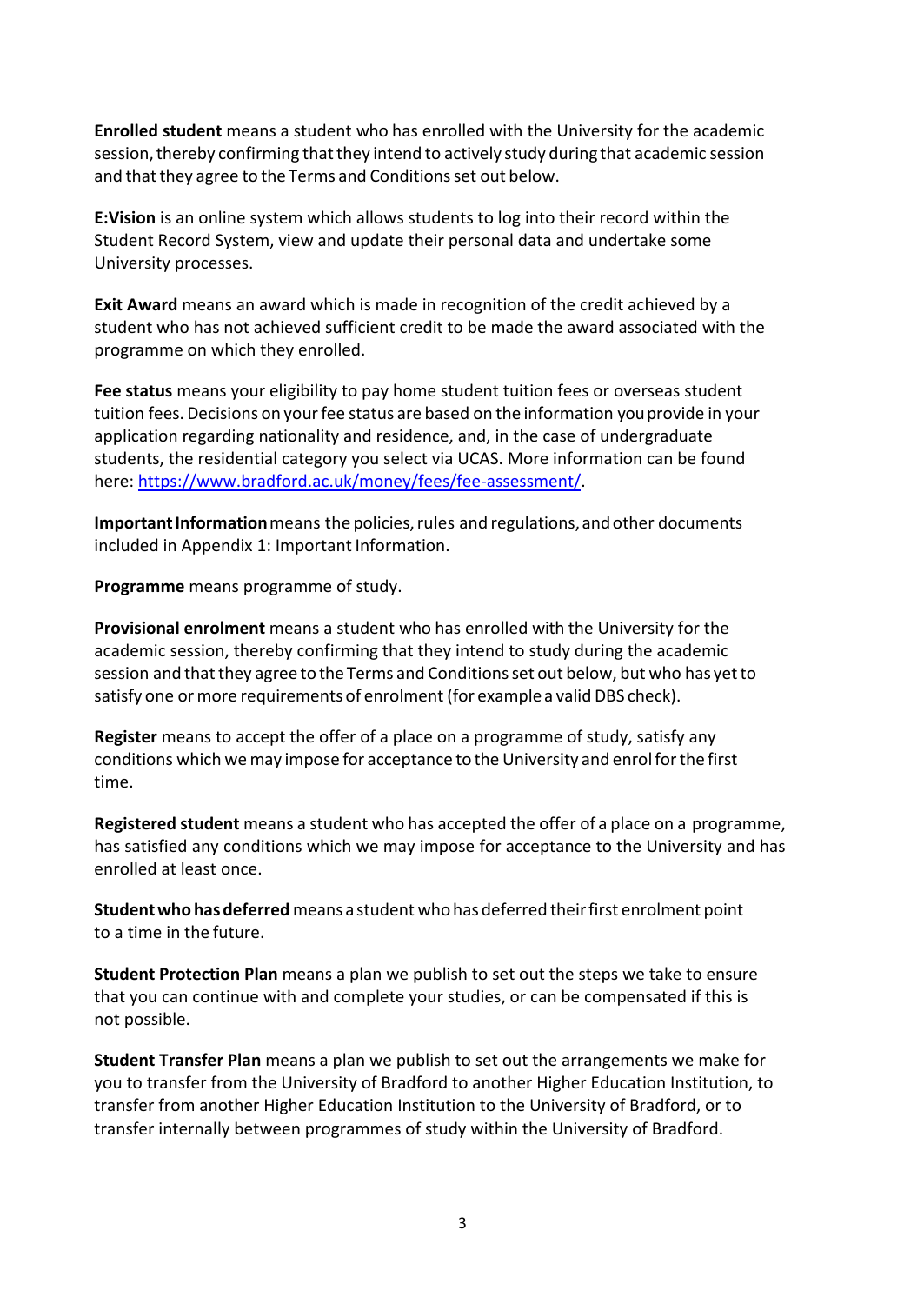**Termination rights** means the rights of both parties to end the contract early.

**Termination**meansthe early end ofthe contract afterthe appropriate notice from you or us.

**Terms and Conditions** means the clauses contained in this Contract.

**Tuition Fees** means the fees chargeable for a student's programme of study.

**University** means the University of Bradford**.**

**University Ordinances** means the framework that allows the University to govern its affairs. The University has 16 Ordinances. Wherever we refer to the University Ordinances in this contract we mean the Ordinances applicable to students and referred to in Appendix 1: ImportantInformation,Documents 1-8.

**University Regulations** means a more detailed level of information of how theUniversity governs its affairs. These sit under the University Ordinances. The University has 37 Regulations. Wherever we refer to the University Regulations we mean the Academic Regulations and referred to in Appendix 1: Important Information Documents  $9-24$ .

**We/us/our** means the University.

**Withdrawal of an offer of a place** meansthat an applicant has not metthe required conditions of the offer, and the University is therefore withdrawing its offer.

**You/your** means an applicant who has accepted an offer of a place on a programme of study to start in the 2022/2023 academic year and to whom this contract applies, or a registered student of the University during the 2022/2023 academic year and to whom this contract applies.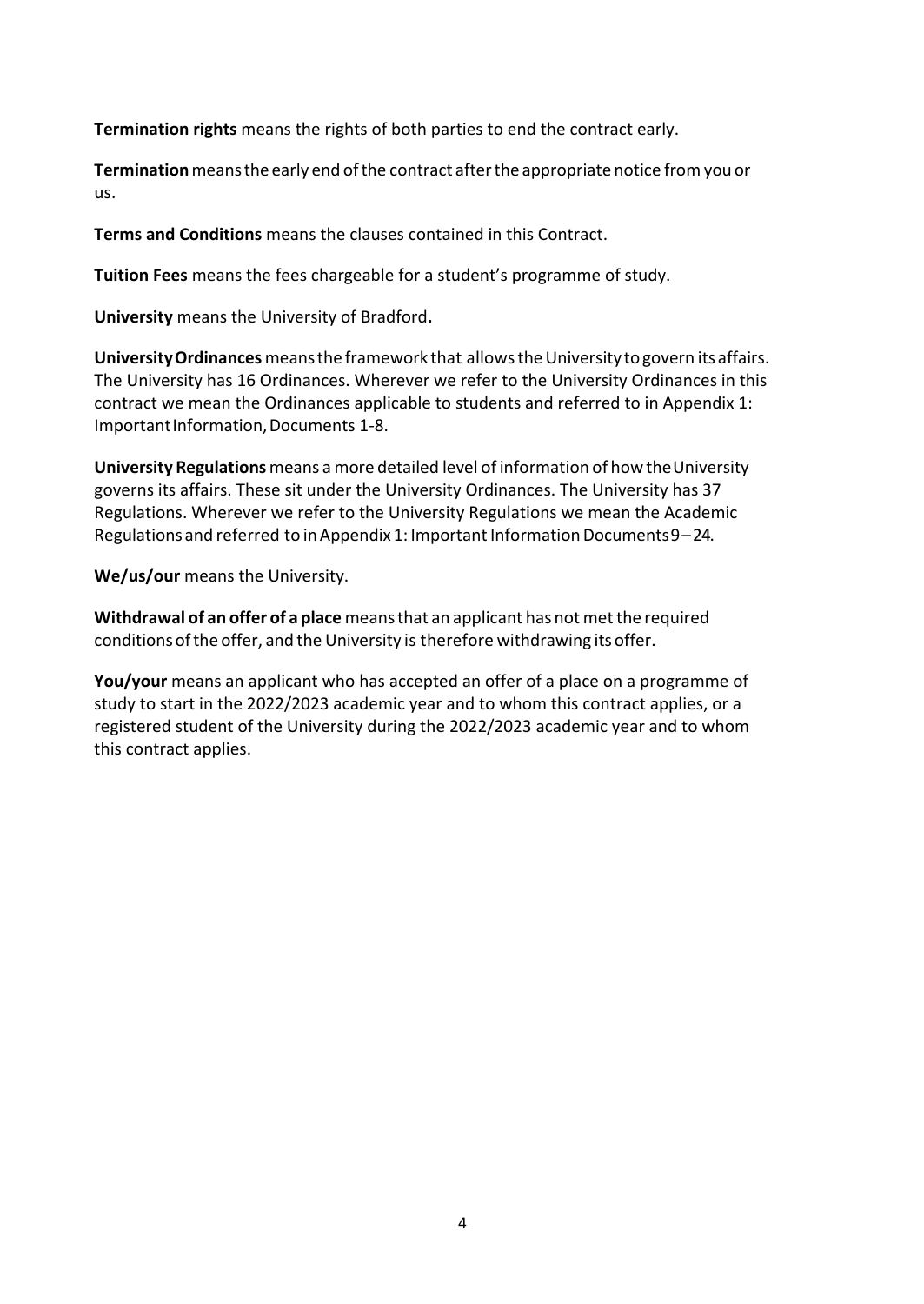# **Student Contract 2022/2023**

#### **Section A: Purpose**

- 1. We want you to get the best out of your time at the University of Bradford. To ensure your experience with us is successful, enriching, and memorable, both parties must recognise that we owe obligations to each other. When you accept an offer of a place on a University of Bradford programme (either by accepting us via UCAS as your firm or insurance choice or by confirming directly with the University) you are entering into a contractual relationship with us. It is important that you understand the nature of this contractual relationship and what you are agreeing to by entering into it.
- 2. This document aims to set out the obligations both parties owe to each other. Your acceptance of a place with us is expressly subject to the Terms and Conditions set out in this contract. Your obligations include declaring all relevant information at application, pursuing your programme diligently and abiding by our rules and regulations (Appendix 1: Important Information). Our obligations are to deliver educational services and to support you to achieve your full potential. Together with the documents listed in the Appendices, this contract sets out the basis on which the University will provide you with these educational services.
- 3. Once you have enrolled for the first time you will be considered to be registered for the duration of your period of studies. You will need to enrol for each academic session in which you intend to study through the enrolment portal. Atthistime, you will be asked to confirm that you have reminded yourself of the Terms and Conditions set out in this contract by ticking the box in the enrolment portal.

#### **Section B: How the Contract is formed between you and the University**

- 4. By accepting the offer of a place on a University of Bradford programme commencing in the 2022/23 academic year, you accept this contract and the Terms and Conditions set out in it infull.
- 5. We update the Student Contract annually, and each time you enrol with us we ask you to accept the terms and conditions set out in the student contract for the academic year in which you are enrolling. We commit not to make changes to the Student Contract which are unfair and which are not in line with the principles we set out in Section E – i.e. that changes will only be made where they are advantageous to students (e.g. to improve clarity, for the maintenance of academic standards (e.g. to comply with the Quality Code), or to secure our good operation and legal or regulatory compliance (e.g. to comply with a change to the law). If you have any questions about the changes to the contract, you can raise them by emailing [mybradford@bradford.ac.uk.](mailto:mybradford@bradford.ac.uk)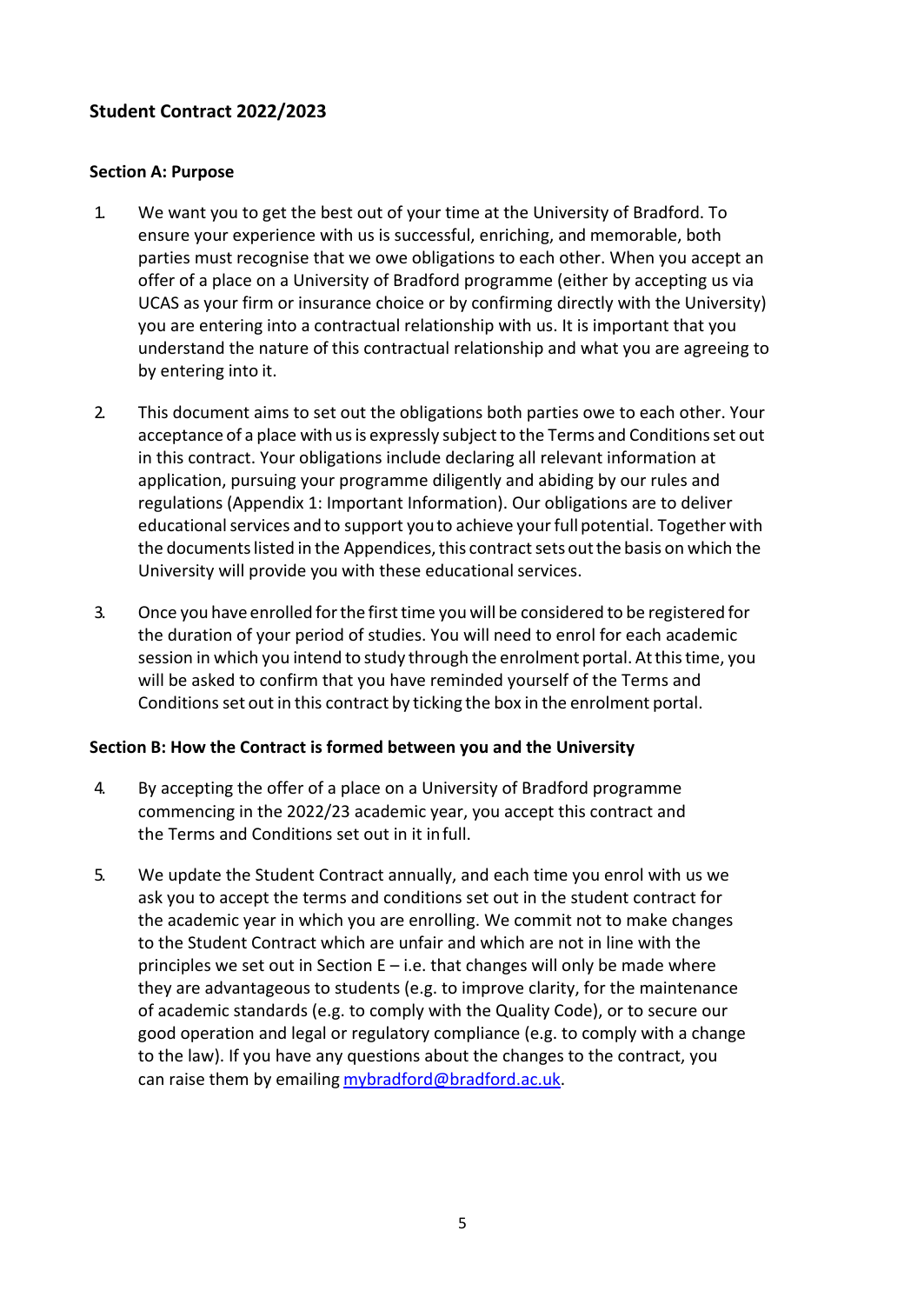# **Section C: Obligations of both parties**

- 6. This contract applies to the provision of educational services to you by the University. There are occasions and circumstances in which it may be necessary to make changes to this contract and to the Important Information set out in Appendix 1 to assist and support the proper delivery of educational services. Details about how we may make changes during your time with us are set out in Section E below.
- 7. By accepting this contract through accepting an offer of place on a programme you are confirming that the information you have provided to us is accurate, that you are intending to take up your place on a programme of study and that you agree to abide by our rules and regulations (Appendix 1: Important Information). By ticking the box relating to this contract on the enrolment portal, you are confirming again that the information you have provided to us is accurate, that you are intending to study your chosen programme and that you agree to abide by our rules and regulations (Appendix 1: Important Information).
- 8. In entering into this contract with you, we agree to deliver your programme, subject to the Terms and Conditions set out in this contract, in accordance with the descriptions set out in our prospectus, and the programme literature relevant to your chosen programme.

# **Section D: Applications**

- 9. Your offer of a place andany subsequent confirmation ofthat place are made on the basis that the information supplied in your application is true and complete, and that you hold the qualifications that you claim to hold. The offer will be deemed null and void and therefore this contract will be terminated if we discover that your application contains incorrect or fraudulent information or omits key information.
- 10. Admission to some of our programmes (see the list at Appendix 2) is subject to a Disclosure and Barring Service check, and if this applies to you it will be specified in your offer letter. Where this is the case, your offer of a place is conditional up on the outcome of this check. If you enrol before this check has been completed, your enrolment will be regarded as provisional until an acceptable disclosure has been obtained. If an unacceptable disclosure is received, the University may terminate this contract with you. (See [https://www.gov.uk/dbs-check-applicant-criminal-record.](https://www.gov.uk/dbs-check-applicant-criminal-record))
- 11. The University understands the transformational nature of Higher Education and is committed to supporting the key principles of the Rehabilitation of Offenders Act 1974, the Data Protection Act 2018, and General Data Protection Regulation. It is also obliged to do everything within its power to protect the personal security of all members of the University (staff and students), visitors and members of the wider community, within which the University operates. Applicants to undergraduate programmes regulated by Professional, Statutory and Regulatory Bodies will be asked to declare convictions through the UCAS process. For details of convictions that should be declared in line with the Rehabilitation of Offenders Act 1974 (Exceptions) Order 1975 (Amendment) (England and Wales) Order 2013. Please see [http://hub.unlock.org.uk/knowledgebase/finding-convictions-spent-2/.](http://hub.unlock.org.uk/knowledgebase/finding-convictions-spent-2/) For all other applicants, there is no requirement to disclose any criminal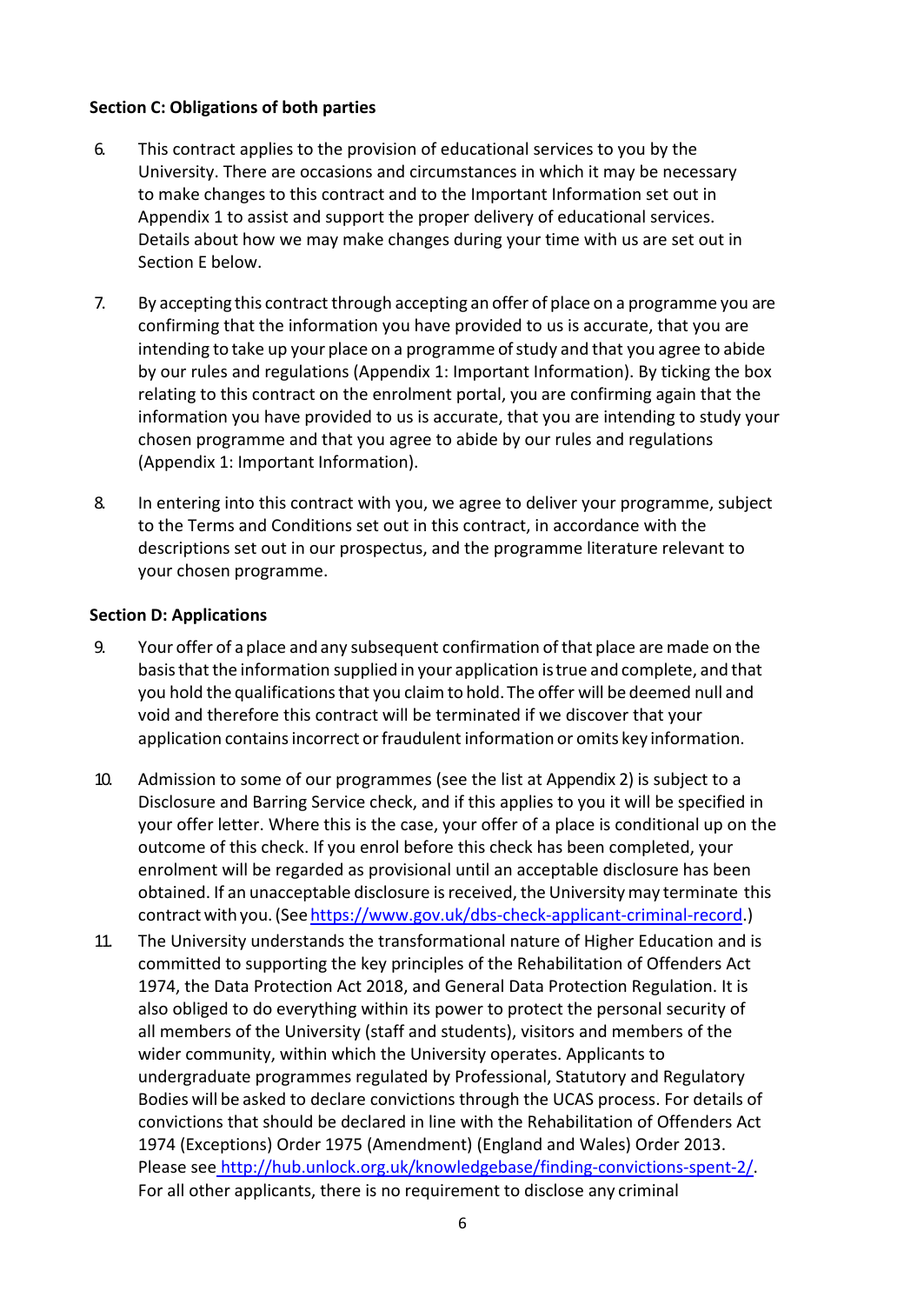convictions. However, we are committed to providing a supportive environment, and to providing support to any applicant who requires it as a result of a prior criminal conviction. We therefore encourage you to contact us as soon as possible if you require support as so that this can be arranged. Where such a disclosure is made, we will use this information only to determine any support we need to provide to you to assist you with your studies. Any information will be treated as confidential, and it will only be shared with relevant staff for the purposes of providing this support.

- 12. [You enter into a contract with](mailto:admissions@bradford.ac.uk) us at the point you accept an offer of a place on a programme. However, your place at the University is dependent on meeting any academic or other conditions set out in your offer letter. Your place will only be confirmed if you meet all the conditions of your offer. Any such conditions will be detailed in the offer letter we have sent to you. You must comply with all requests for information or documentation to support your application by deadlines provided to you when the request is made. If you do not meet all conditions of your offer, the University may terminate this contract.
- 13. If you successfully meet the conditions of your offer, you may be asked to produce the original documents or a clear and legible copy of your qualifications and evidence of English language prior to enrolment. Undergraduate applicants for whom we have received results via UCAS will not need to provide copies of certificates of those qualifications.
- 14. If you are unable to take up the offer of a place and wish to defer to the following academic year, you should make a written request to the Admissions Office at [admissions@bradford.ac.uk. T](mailto:admissions@bradford.ac.uk)he University cannot guarantee that it will be possible to defer your place, and therefore there is no contractual right to defer. In considering requests for deferral, we will take into account any changes in entry criteria for the academic session to which you have asked to defer, and our intentions regarding the future operation of our programmes. We may turn your request down if you are unable to meet known changes to entry criteria or if we are not intending to run the programme in a subsequent academic year.
- 15. If you require a visa to study in the UK, you must comply, by the deadlines set, with all requests for information and documentation to support the issuing of a Certificate of Acceptance for Studies (CAS) by the University. This may also include the receipt of a £2,000 advance payment or acceptable sponsorship letter. It is your responsibility to ensure that you have sufficient financial resources to meet Home Office requirements and the University may request evidence of this before agreeing to issue a CAS. The University reserves the right to refuse to issue a CAS when it is not satisfied that your visa application will be successful.
- 16. The University endeavours to maintain an enabling environment which is safe and conducive to teaching, learning and research and the well-being of all. If you have a disability or a long-term health condition, we encourage you to disclose the relevant information as early as possible to enable us to discuss support arrangements with you. There is no obligation to disclose a disability or long-term health condition to us, and any such information will only be used for the purposes of ensuring that support is put in place to support you tostudy.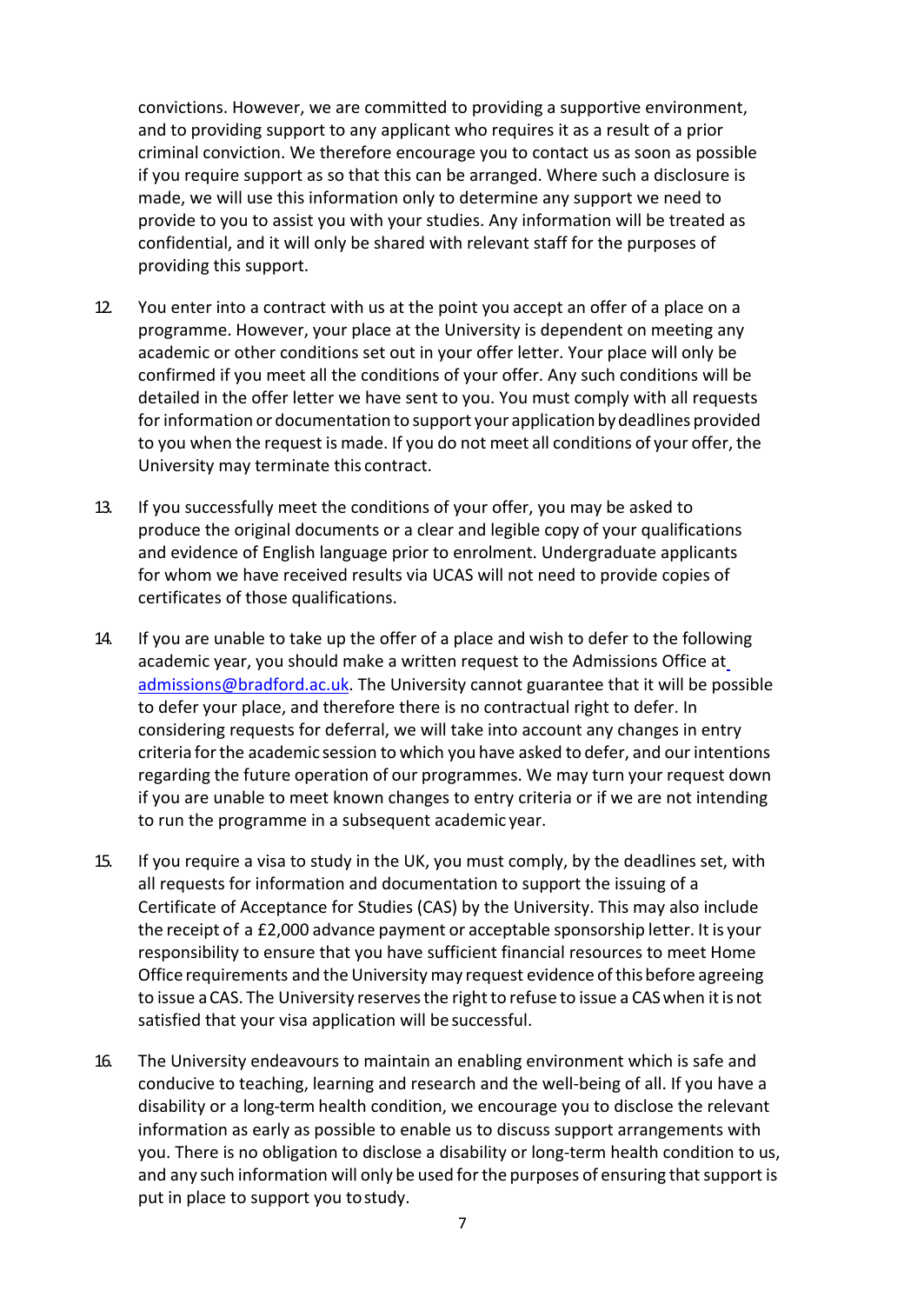- 17. The information provided in your application will be retained by the University and used for the purpose of processing your enrolment and added to your student record after you have enrolled. All your data will be stored and used in accordance with our Student Privacy Policy (Appendix 1 Important Information Document 35). Any sensitive data (such as medical information or details of any criminal convictions) will be handled and stored in accordance with the relevant data protection principles and legislation. It may be necessary to share some such information with a limited number of University staff, for example, we may need to share data with staff in Disability Services to enable us to put relevant support in place for you.
- 18. The University is committed to delivering a high quality, fair admissions process. In the unlikely event that you wish to appeal or complain about any aspect of the admissions process you should follow the procedure set out in the [Regulations](http://www.bradford.ac.uk/student-academic-services/breaches-appeals-complaints/complaints/PBS-appeals-and-Complaints-Procedure-22102015-(3).pdf) [Governing Appeals a](http://www.bradford.ac.uk/student-academic-services/breaches-appeals-complaints/complaints/PBS-appeals-and-Complaints-Procedure-22102015-(3).pdf)nd Complaints by Applicants (Appendix 1 Important Information Document28), available at [https://www.bradford.ac.uk/student-academic](https://www.bradford.ac.uk/student-academic-services/breaches-appeals-complaints/)[services/breaches-appeals-](https://www.bradford.ac.uk/student-academic-services/breaches-appeals-complaints/) [complaints/.](https://www.bradford.ac.uk/student-academic-services/breaches-appeals-complaints/) If you have any queries about this procedure, please contact [complaintsandappeals@bradford.ac.uk.](mailto:complaintsandappeals@bradford.ac.uk)
- 19. We publish a Student Transfer Plan which sets out the arrangements we have in place for you to:
	- Transfer from the University of Bradford to another Higher Education Institution;
	- Transfer to the University of Bradford from another Higher Education Institution; or
	- Transfer internally between programmes of study within the University of Bradford.
- 20. The Student Transfer Plan is available on our website at [https://www.bradford.ac.uk/governance/policies-and-statements/student](https://www.bradford.ac.uk/governance/policies-and-statements/student-transfers/)[transfers/](https://www.bradford.ac.uk/governance/policies-and-statements/student-transfers/) and is also appended within the Important Information associated with this contract (Appendix 1: Important Information – Document 37).
- 21. We publish an Access and Participation Plan which sets out how we will improve equality of opportunity to access, succeed in and progress from study at the University. The Access and Participation Plan is available on our website at [www.bradford.ac.uk/app,](http://www.bradford.ac.uk/app) and is also appended within the Important Information associated with this contract (Appendix 1: Important Information – Document 38).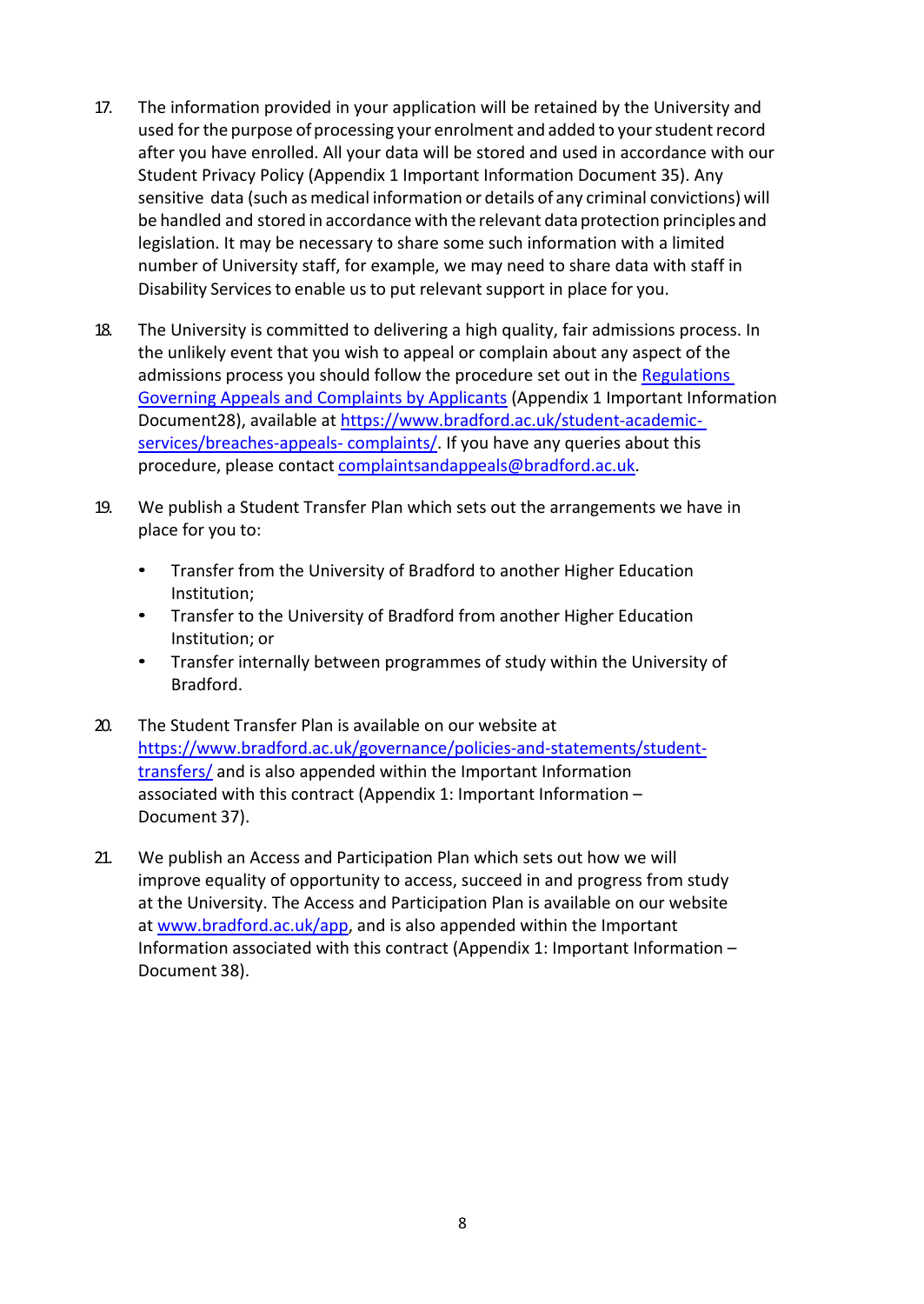# **Section E: Changes to programmes and educational services**

- 22. We will use our best endeavours not to make any changes to our programmes, either before you start or during the academic year for which you enrol. However, there are occasions where some changes may be necessary to assist and support the proper delivery of educational services. The types of changes we might make to a programme include changes to title, content, or location of delivery. We would usually only make changes where they are reasonable and necessary and where they are:
	- advantageous for students, for example where a change will enable us to keep our teaching up to date with the latest research developments;
	- for the maintenance of academic standards, for example where a change is required to maintain compliance with the Quality Code;
	- required to secure our good operation or for legal or regulatory compliance, for example if a change is required to maintain a Professional, Statutory or Regulatory Body accreditation, or to require with new legal requirements; or
	- in response to circumstances beyond our control which affect our ability to perform our obligations, for example a global pandemic.
- 23. The University continually reviews its procedures to ensure that they are fair. We will use our best endeavours not to make any changes to our procedures or University Regulations during the academic year for which you enrol. However, there are occasions where some changes may be necessary. We would usually onlymake changes where they are reasonable and necessary andwhere:
	- the changes to procedures would make them easier for you to follow;
	- the changes are required to maintain compliance with sectorwide quality assurance requirements;
	- the changes are advantageous to you, for example, changes which make a procedure more accessible; or
	- the changes are in response to circumstances beyond our control which affect our ability to perform our obligations, for example a global pandemic.
- 24. We will inform you of any changes at the earliest opportunity, explaining the reason for the change. We also maintain a register of changes.
- 25. We will also use our best endeavours to commit to running all the programmes we advertise and make offers for. However, there are occasions when we may need to withdraw, discontinue, or suspend a programme. For example, we may need to withdraw, discontinue, or suspend a programme if the number of students who have applied for the programme are insufficient to be viable, if there is a change to the law, regulatory framework or Professional, Statutory and Regulatory Body requirement which we are unable to meet, or where academic approval has not been achieved. If we do need to withdraw, discontinue, or suspend a programme we will inform you as soon as possible, we will explain the reason for doing so and we will endeavour to offer you a suitable alternative programme. You will also have the option to be released from this contract and, where you have paid any fees in advance, to be made a full refund. Where you have already commenced studying a programme, refunds will be made in line with our Composite Fee Liability Policy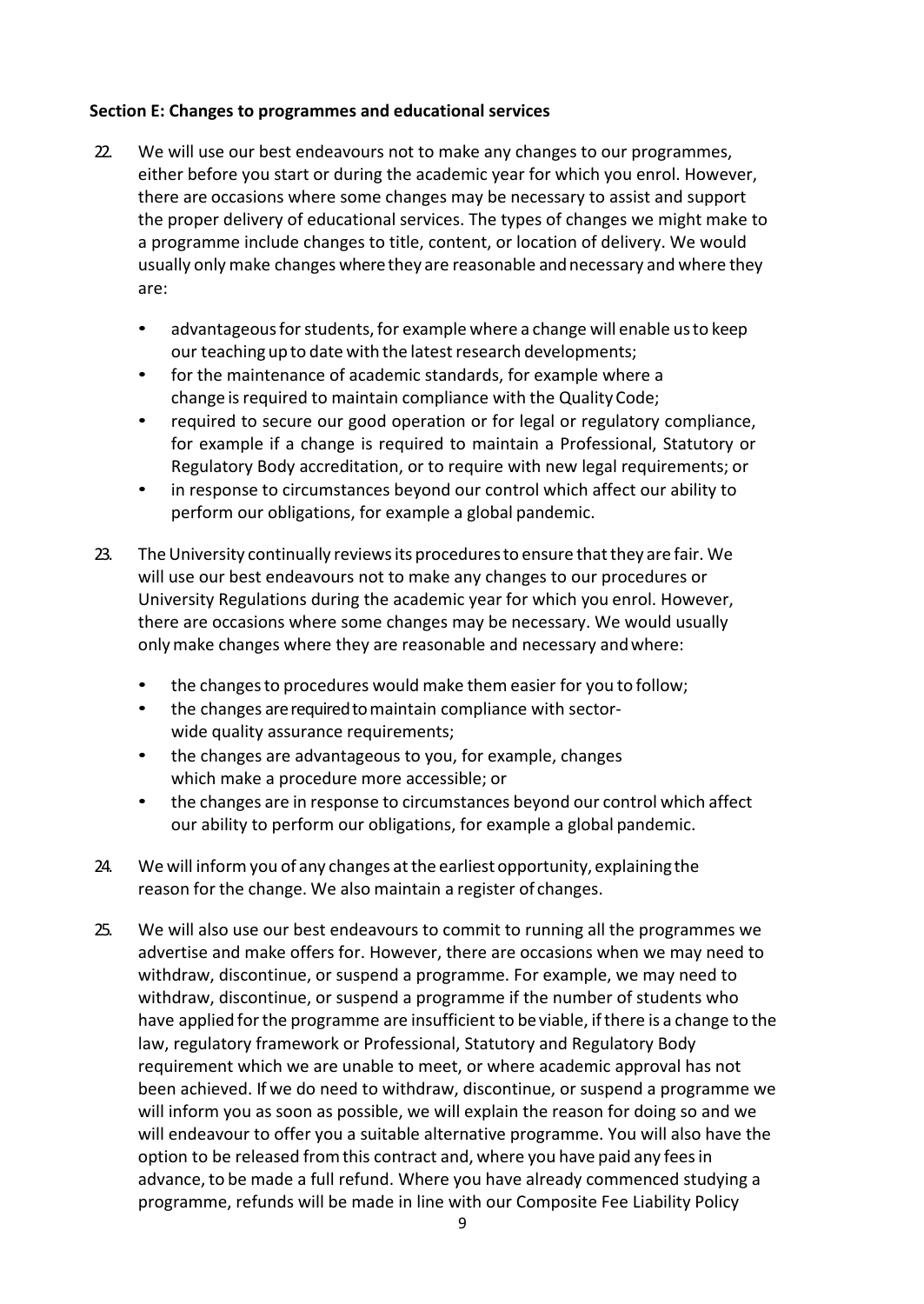(Appendix 1:Important Information - Document 39).

- 26. If you are unhappy with any changes we make to a programme after you have started studying it, you have the right to:
	- request a transfer to an alternative and appropriate programme of study in the University. Whilst we will endeavour to provide this, we cannot guarantee that this will be possible;
	- pursue a complaint about this through the Student Complaints Procedure. (Appendix 1: Important Information Document 27);
	- withdraw fromthe programme and terminate this contract.Wewill provide you with an appropriate refund of your composite fees calculated pro rata in accordance with our Composite Fee Liability Policy at Appendix 1: Important Information Document 39.
- 27. We publish a Student Protection Plan which sets out the steps we take to ensure that you can continue with and complete your studies, or can be compensated if this is not possible. This includes the provisions made in paragraphs 22-27 above, along with wider provisions we make to protect you should more fundamental changes be made. The Student Protection Plan is published on our website and is included in the Important Information appended to this contract (Appendix 1: Important Information – Document 36).

#### **Section F: Fees**

- 28. The University reserves the right to amend its tuition fees annually. For undergraduate Home/EU students, we will only amend our fees in line with Government policy and parliamentary regulation. For all other students we will review and amend our fees to take account of the costs of delivering educational services, and our market position. Therefore, a different tuition fee may apply for each year that you enrol with us. You will be advised of changes to fees as soon as reasonably practicable, and in advance of the academic sessionfor which you enrol. Where you are enrolling with the University for the first time, the tuition fee level set out in your offer letter will apply (unless you defer your place, in which case the revised tuition fee for the year you enrol for the first time will apply).
- 29. The University will charge composite fees as advertised, for your programme of study and in your offer letter. The tuition fees will be revised annually in accordance with clause 25 above. How and when your fees are paid will depend on whether you or a sponsor paysthe fee (see <https://www.bradford.ac.uk/money/fees/paying-fees/> for further details).
- 30. If you decide to defer your programme of study, you will be charged the composite fee rate for the year in which you commence your programme. You will receive notification of this from the University when you confirm your deferment.
- 31. When you accept our offer of a place, you accept our decision in relation to your fee status. This decision is made on the basis of the available evidence atthe time. If you think our decision isincorrect or there is a material change in your circumstances, you must contact the Admissions Office prior to enrolment byemailing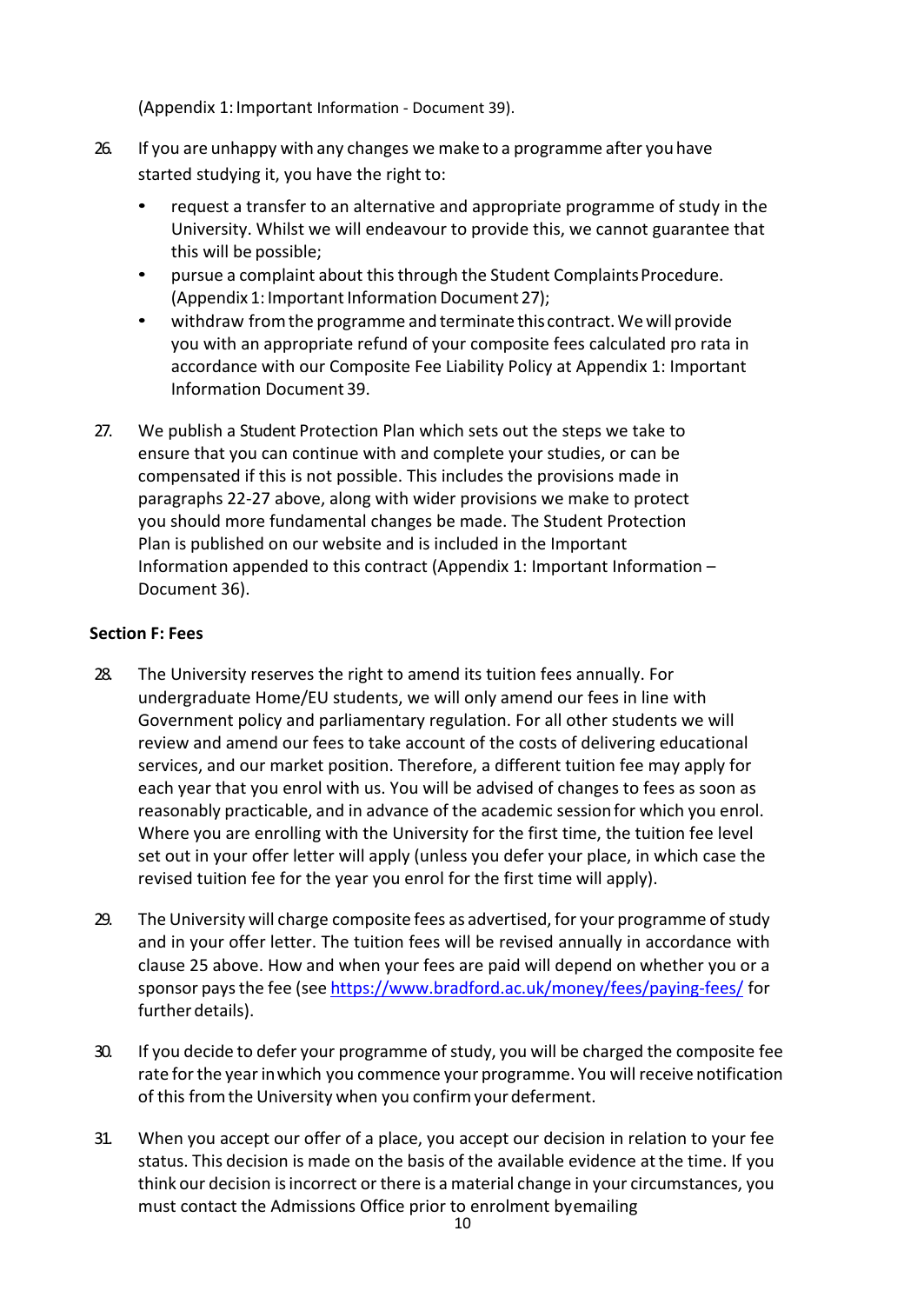#### [admissions@bradford.ac.uk.](mailto:admissions@bradford.ac.uk)

- 32. You are responsible for your own living expenses. You must therefore ensure that you have accessto the necessary funding before the start of your programme. You must not assume that financial assistance will be available from the University of Bradford except where you have received written confirmation of a University of Bradford award orstudentship. Any Terms and Conditions attached to that award or studentship will be set out in the letter of confirmation.
- 33. You are responsible for the timely payment of composite fees. The dates for the payment oftuition fees and instalment fees and those for any required deposits are shown in the Composite Fee Liability Policy (Appendix 1: Important Information Document 39). Payment of fees and charges are also set out on the University's website [https://www.bradford.ac.uk/fees-and-financial-support/.](https://www.bradford.ac.uk/fees-and-financial-support/) Information on paying fees is available in the Payment of Fees document (Appendix 1: Important Information – Document 39).
- 34. If you make an agreement to make payments by instalments on agreed dates, you must make payment on or before those dates without further notification from us.
- 35. It is your responsibility to ensure that all composite fee payments to the University are paid at the appropriate time irrespective of any undertaking by a third party, such as a sponsor,to pay composite fees on your behalf. You will become liable for payment of your composite fees should the sponsor not pay.
- 36. In addition to the composite fees, you may be required to pay additional costs. Full details of the additional costs are detailed on our website on your specific programme web pages. You are responsible for the timely payment of any additional costs.
- 37. The sanctions for failure to pay any part of the composite fees are set out in the Proceduresrelating to Studentswith FeesDebt document(Appendix 1: Important Information Document 40) and are also set out on our website. Please note that the ultimate sanction for non-payment of the composite fees will be the termination of this contract and, where debt remains outstanding, we may employ the services of a Debt Collection Agency to collect outstanding fees. The University reserves the right to pass on to you the costs associated with debt recovery.

#### **Section G: Student Conduct**

- 38. By enrolling at the University, you confirm all the information that you provide in your application form, online registration or to the University's employees or agents during the course of the contract is complete, up-to-date, and accurate in allrespects.
- 39. If it is discovered that you have made false statements, provided false documents, or omitted significant information or if you have failed to provide required information, you will not have fulfilled the condition of the offer and we may withdraw or amend our offer to you or apply the Student Disciplinary Procedure or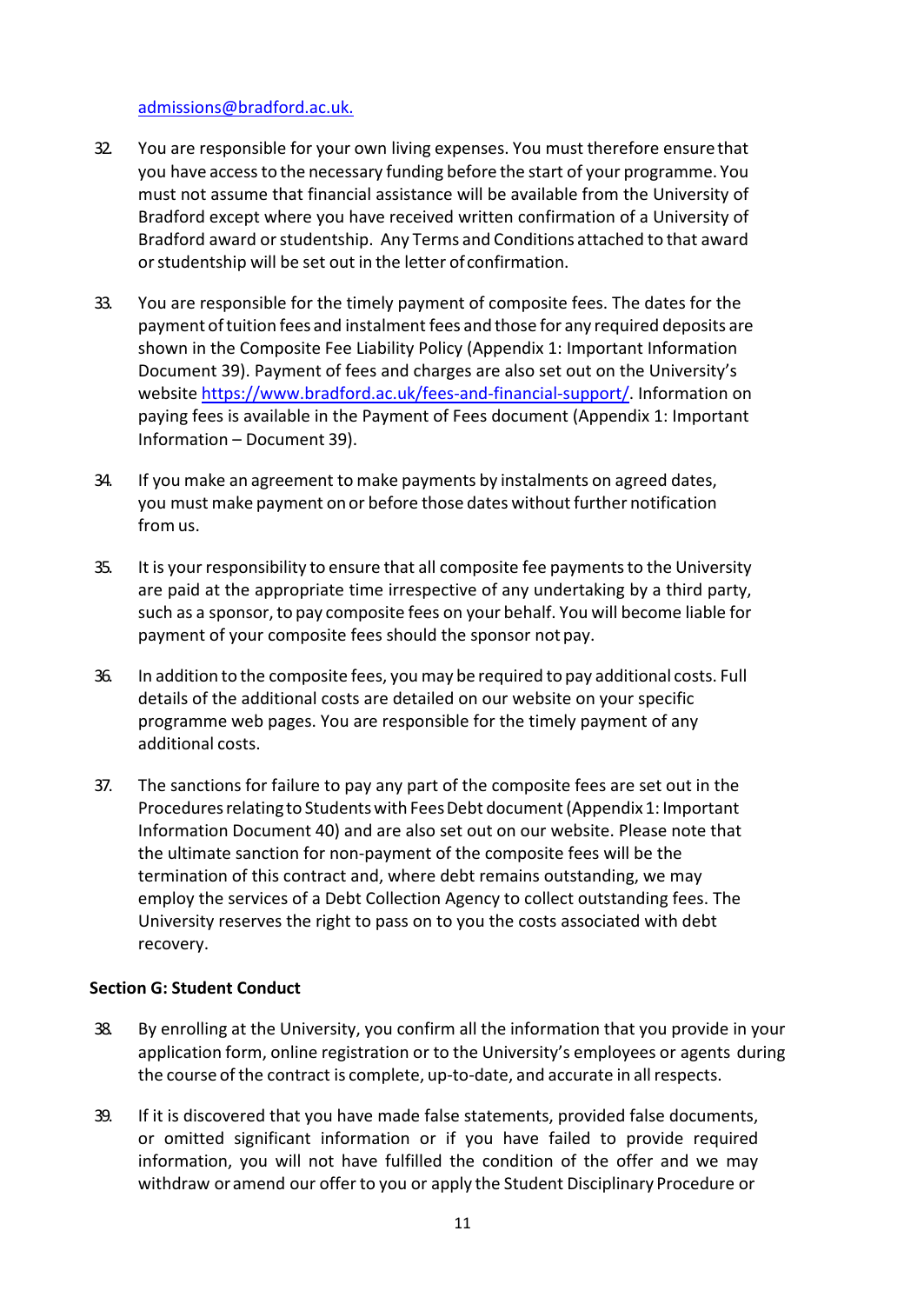the Fitness to Practise Procedure (Appendix 1: Important Information Documents 20 and 31). This may lead to this contract being terminated.

- 40. You agree as part of this contract, to comply with our policies, rules and regulations, and requirements in existence. These documents in effect at the date of this contract are shown in the Appendix 1: Important Information. A full list of all University Ordinances and Regulations can be found at [https://www.bradford.ac.uk/governance/ordinances-regulations/.](https://www.bradford.ac.uk/governance/ordinances-regulations/)
- 41. You agree to comply with any requirement that may be appropriate to your programme of study, for example any Professional, Statutory or Regulatory Body requirement, and/or submitting an application to the Disclosure and Barring Service. Details of these requirements are set out in the Programme Handbook relevant to your programme. We may have to exclude you from completing a programme, and terminate this contract, where you are unable to comply with these requirements.
- 42. The University has a code of conduct for student members of the University which is set out in Ordinance 16 (Appendix 1: Important Information Document 8). If you breach the code we may deal with the matter under our disciplinary procedures as set out in Regulation 28 (Appendix 1: Important Information Document20), and this could lead to a fine, suspension, exclusion, expulsion, or withdrawal from the University.
- 43. Additional standards of professional behaviour are expected of you if you are studying for a qualification which is recognised and/or accredited by a Professional, Statutory and Regulatory Body for the purposes of registration as a professional (for example health care or social care). These are set out in our Student Fitness to Practise Procedures (Appendix 1: Important Information Document 31). If you breach these standards we will deal with the matter in accordance with the Student Fitness to Practice Procedures and/or Regulation 28, and this could lead to suspension, exclusion, expulsion or withdrawal from the University, and termination of this contract. We may also be obliged to share the information with the relevant Professional, Statutory and Regulatory Body, and thismay affect your ability to further study or practice the profession in the future.

# **Section H: Cancellation and refunds relating to distance selling under Consumer Contract Regulations**

44. If this contract has beenmade between us bymeans of distance communications(i.e. if up to the point when you will place a tick in the box to state that you have read, understood and accepted the Terms and Conditions of this contract there has been no face-to-face contact between us, or visit to our University, or if your only contact with us has been via one of our representatives e.g. an overseas agent), you are entitled to cancel the offer of a place to study with us and this contract by writing to us within fourteen (14) days from the date of the beginning of week 1 (or the first week of delivery where a programme does not start in week 1) [\(https://www.bradford.ac.uk/term-dates/\)](https://www.bradford.ac.uk/term-dates/) by notifying us using the online form provided in e:Vision.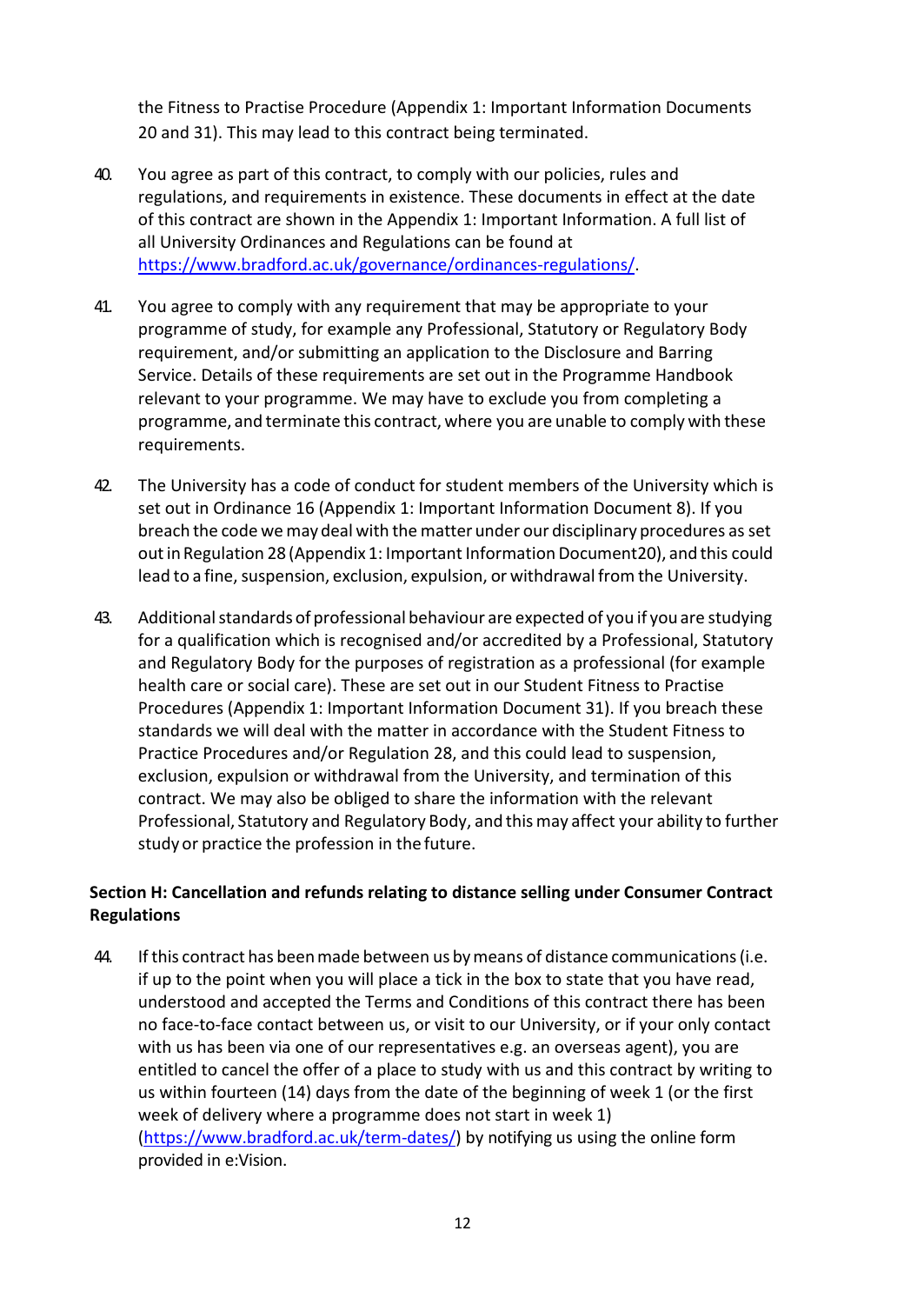- 45. In the event of cancellation, we willrefund any fees and charges alreadypaid by you (or by any third party on your behalf) within thirty (30) days of processing your cancellation, in accordance with the University's Composite Fee Liability Policy (Appendix 1: Important Information Document39).
- 46. Where applicable you agree to return any benefit, for example scholarships and grants you may have received as a result of your application together with any study materials and any documentation provided by usto you; and you will bear all the costs associated with doingso.

# **Section I: Cancellation /withdrawal/ termination and refunds**

- 47. You have the right to cancel this contract without penalty within fourteen (14) days of agreeing toit.
- 48. If, after you have enrolled, you decide to withdrawfromthe University andcancel this contract, you are advised to speak to your Faculty who can give you advice as to the available options. If you decide to proceed with withdrawal and cancellation you must notify us. We provide an online form for you to do this in e:Vision. We will refund any fees already paid by you (or by any third party on your behalf) on a pro rata basis as set out in Composite Fee Liability Policy (Appendix 1: Important Information Document 39).
- 49. Your end date is the date your notification of withdrawal is received in writing by the University, or a later date if advanced notification is given by you that you intend to withdraw at a date in the future. It is not yourfinal date of attendance at the University. Failure to notify the University of your intention to withdraw will mean that you continue to be liable for fees until such time as you do notify us of your intention to withdraw. Refunds of fees for any period for which withdrawal was not notified will not be made.
- 50. If you choose to withdraw from your programme you will be awarded anyacademic credit and exit awards to which the academic assessment you have completed at the point of your withdrawal entitles you to, in accordance with the relevant University' Regulations (Appendix 1: Important Information Documents 9-24 1) and subject to there being no outstanding composite fees or incomplete procedures (such as Fitness to Practise Procedures).

#### **Section J: When and how our contract can terminate**

- 51. The contract and relationship between you and us will end:
	- If you withdraw from the University;
	- If you are required to withdraw or you are expelled in accordance with the Student Disciplinary Procedure (Appendix 1: Important Information Document 20) or Health, Wellbeing and Fitness to Study Policy (Appendix 1: Important Information Document 32), subject to your right to appeal under these procedures;
	- If you are required to withdraw as a result of a decision reached by the Board of Examiners regarding your academic performance as set out in the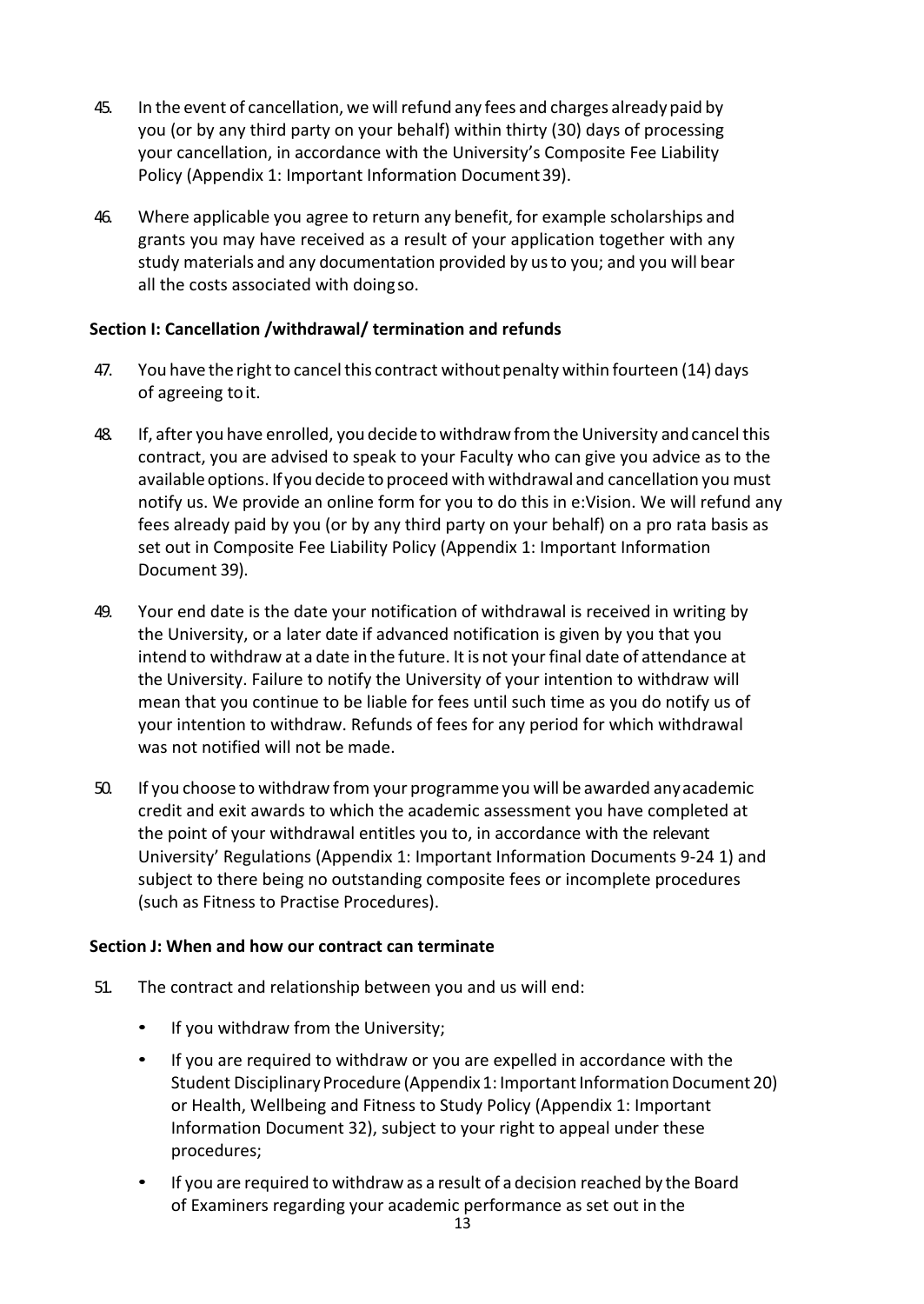Regulations Governing Awards (Appendix 1: Important Information Documents 10, 11, 14, 15 and 24) subject to your right to appeal under these procedures;

- If you fail to pay the composite fees in accordance with Composite Fee Liability Policy, Payment of Fees and Procedures Relating to Students with FeesDebts (Appendix 1: Important Information Documents 39, 40and 41);
- Between accepting an offer and starting your programme there is a change in your circumstances and you are no longer eligible to take up your place of study, subject to your right to appeal under Regulations Governing Appeals and Complaints by Applicants against an aspect of their Admission Process (Appendix 1: Important Information Document 28);
- Your circumstances change and you are no longer able to comply with the policies, rules and regulations, and requirements asset outin Appendix 1: Important Information, subject to your right to appeal under the relevant procedures;
- As a student who isstudying with us and who issubject to compliance with UK Visa and Immigration regulations (Tier 4), your right to University sponsorship and right to study is revoked. This is subject to your right to appeal under Regulations Governing Appeals and Complaints by Applicants and Students against a Decision in relation to Compliance with UK Visa and Immigration Regulations (Tier 4) (Appendix 1: Important Information Document29);
- As a student who is studying with us and who is subject to compliance with UK Visa and Immigration regulations (Tier 4), your continuing to study puts us in breach of any requirements and legal obligations of the immigration requirements. This is subject to your right to appeal under Regulations Governing Appeals and Complaints by Applicants and Students against a Decision in relation to Compliance with UK Visa and Immigration Regulations (Tier 4) (Appendix 1: Important Information Document29);
- We find that you have provided us with inaccurate, incomplete, false, or misleading information or you have failed to provide us with all relevant information, relating to your application to study on the programme. This is subject to your right to appeal under University procedures which include Regulations Governing Appeals and Complaints by Applicants against an aspect of their Admission Process (Appendix 1: Important Information Document 28), Student Disciplinary Procedure(Appendix 1: Important Information Document 20), Fitness to Practice Procedure (Appendix 1: Important Information Document 31);
- Your behaviour represents a significant risk to the health, safety of welfare of yourself or others as detailed in the Fitness to Practise Procedure (Appendix 1 Important Information Document 31) and the Health, Wellbeing and Fitness to Study Policy (Appendix 1: Important Information Documents 32), subject to your right to appeal under these procedures.
- 52. You have a right to submit an appeal against a decision of a Board of Examinersto require you to withdraw. This is set out in Regulation 6 Academic Appeals (Appendix 1: Important Information Document 12).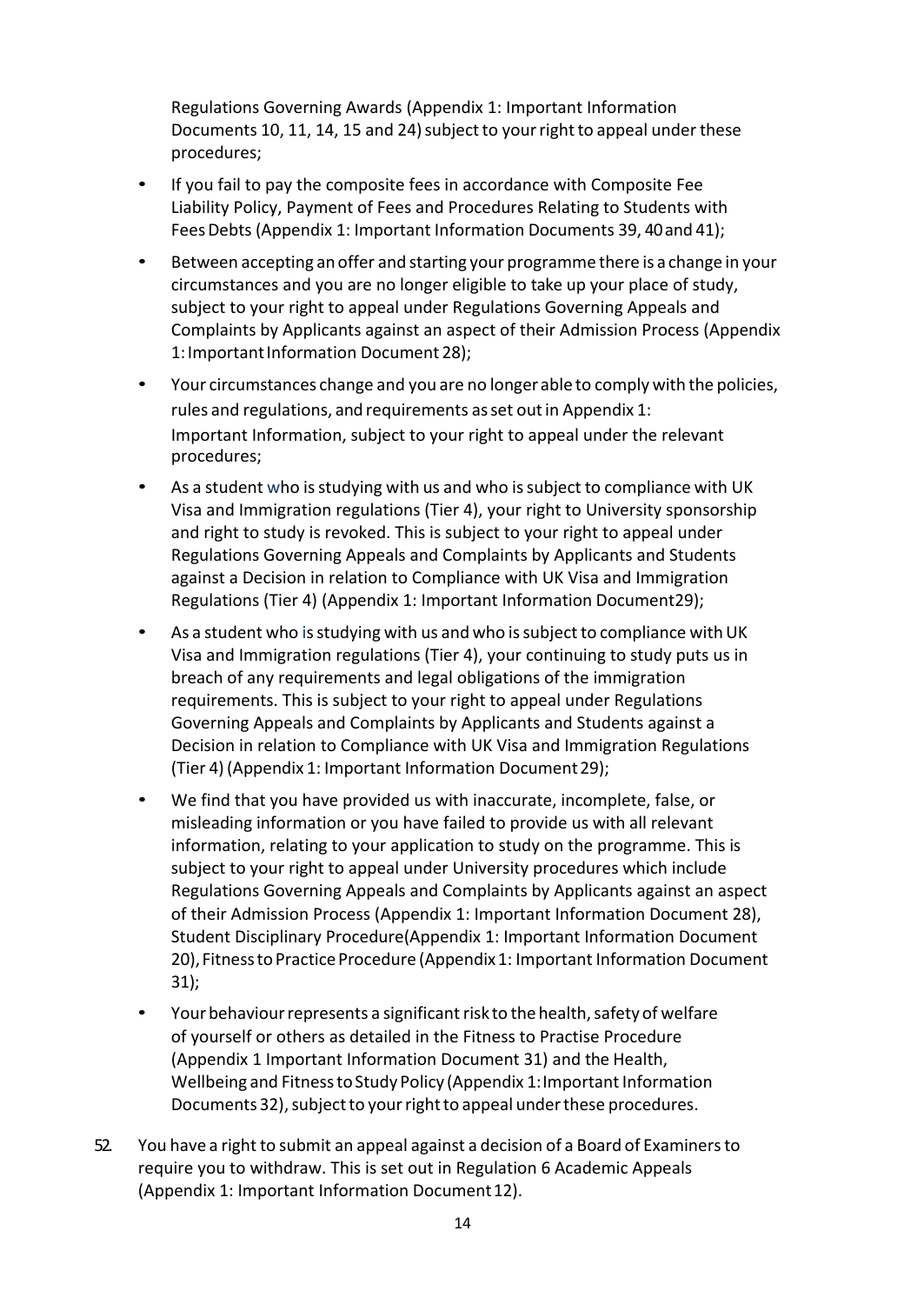- 53. You have the right to submit a complaint under the Student Complaints Procedure on all aspects of your experience at the University for which we are responsible. This includes matters relating to the Students' Union. For exceptions to this please see Student Complaints Procedure (Appendix 1: Important InformationDocument27).
- 54. On the termination of this contract we will refund any composite fees and charges that are due to you on a pro rata basisin accordance with the Composite Fee Liability Policy (Appendix 1: Important Information Document39).

# **Section K: Liability**

- 55. We will be liable to you for any loss or damage you suffer if we either fail to carry out our obligations underthis contract or breach any relevant dutiesthat we owe to you that are imposed on us by law (including if we cause death or personal injury to you by our negligence) that is a foreseeable result of our breach. Loss or damage is foreseeable if they were an obvious consequence of our breach or if they were contemplated by you and us atthe time we entered into this contract.
- 56. We are not responsible for any loss or damage that is:
	- not foreseeable,or
	- which is caused by you or a third party over whom we have nocontrol.
- 57. We cannot accept responsibility and we will not be liable to you for:
	- all damage to your property (including to vehicles and bicycles parked on campus or at other parking locations as designated by us and to personal equipment such as mobiles, tablets, and laptops) unless caused by our negligence;or
	- personal injury or death unless it is caused by ournegligence.
- 58. We do not exclude or limit in any way our liability for:
	- death or personal injury caused by our negligence or the negligence of our employees, agents, or sub-contractors;
	- fraud or fraudulent misrepresentation;or
	- any other matter which we are not permitted to exclude or limit our liability by law.
- 59. We will not be liable to you for events outside our reasonable control which we could not have foreseen or prevented even if we had taken reasonable care. Events outside our control include:
	- staff illness;
	- significant changes to Higher Education funding if legislation ispassed;
	- severe weather;
	- flood;
	- fire;
	- civil disorder;
	- political unrest;
	- government restrictions;
	- actual or threatened terrorism;
	- concern with regard to the transmission of serious illness;
	- nuclear, chemical, or biological contamination or sonicboom;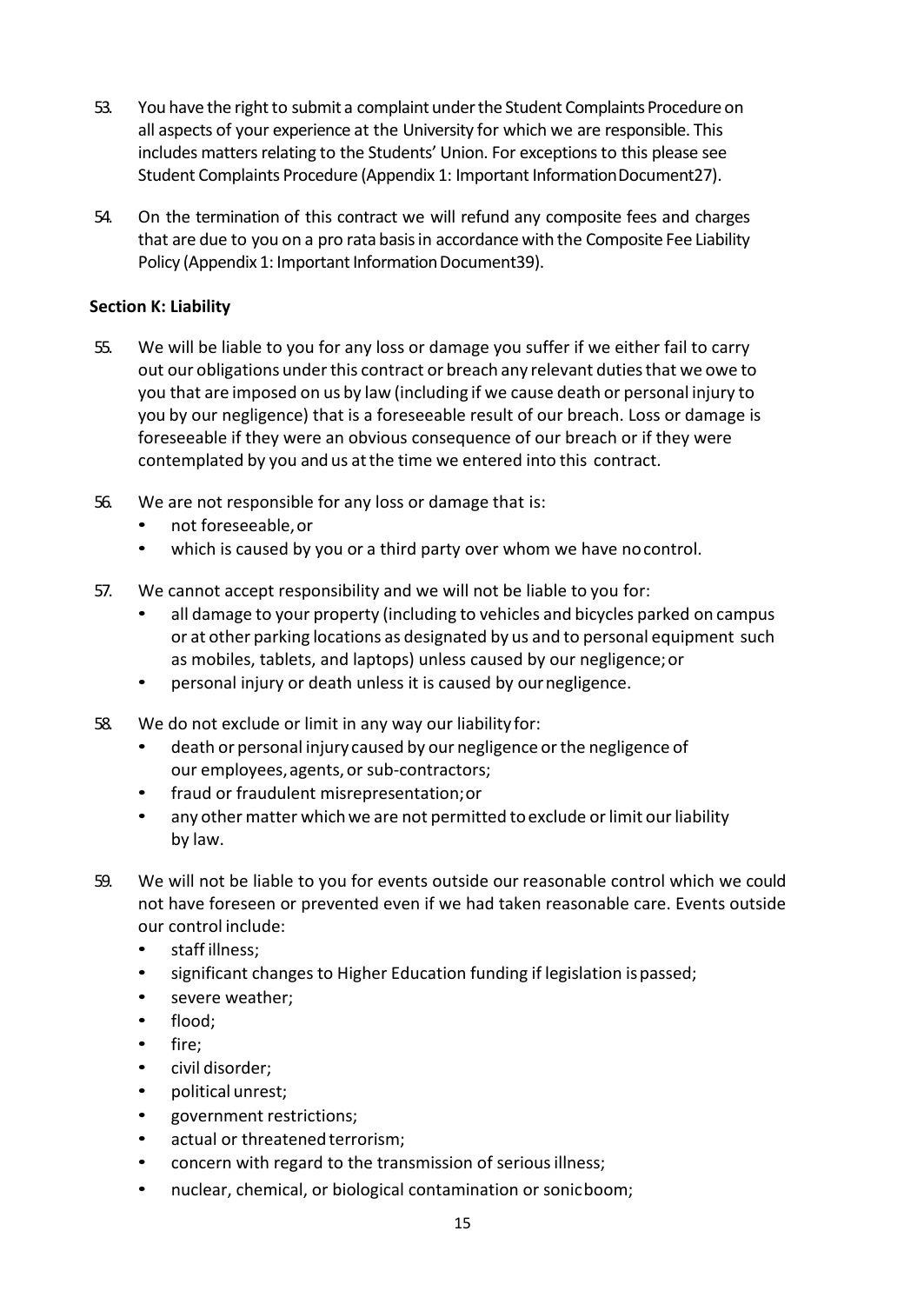- collapse of buildings, fire, explosion, or accident; and
- interruption or failure of utility or service.

In such circumstances, we reserve the right to change or cancel parts, or all, of your programme.

# **Section L: Intellectual Property (IP)**

- 60. We undertake not to assert any rights on intellectual property generated by undergraduate students during yourprogramme.However, our assistancemay be available to you if you wish to pursue exploitation ofthisIP in which case the rights may be more appropriately assigned to us.
- 61. For postgraduate students, we claim ownership of all intellectual property as specified in section (6), of the Copyright Designs and Patents Act 1988 which is devised, made, or created by you engaged in study or research at the University subject to clause 59. The University pursues specific research themes which it intends to commercialise and generate impact within awider context.In orderto achieve this, the University requires the ability to control all IP generated within the University which may relate to those themes. This is to ensure that the situation does not arise where the University cannot create the desired impact due to a small piece of related IP being outside of its control which may be integral to the whole.
- 62. Our rights under clause 58 above in relation to any specific piece of IPmay be waived or modified by agreement in writing with both parties concerned. This may occur when IP is not to be exploited by us in which case the rights may be assigned to the inventor. However, we retain the right to receive a revenue share of any net income if or when the IP is exploited.
- 63. We acknowledge that in certain circumstances, external funding including but not limited to; research council, charities, companies, and other institutions may have an impact on the ownership of IP generated. Thiswill be dealt with appropriately, on a case-by-case basis. For further reference, ownership of IP will be in accordance with Appendix 1: Important Information Document17.

# **Section M: Information Sharing and Data Protection**

- 64. We process(i.e. collect, hold, use and discloses) personal data subject to the General Data Protection Regulation (GDPR) and its own regulations, policies, and procedures. This personal data includes special categories such as data relating to health, race, and religion. The information the University holds is provided by you and collected from other organisations (e.g. UCAS) for a number of purposes, including academic, administrative, and statistical and health and safety matters as well as its statutory functions. Most of this information is processed because it is necessary for the performance of this contract but other reasons to process may also apply. For more information on how the University uses your information please refer to the Student Privacy Notice (Appendix 1: Important Information Document 35).
- 65. We disclose your personal data to third parties: these include, but are not limited to,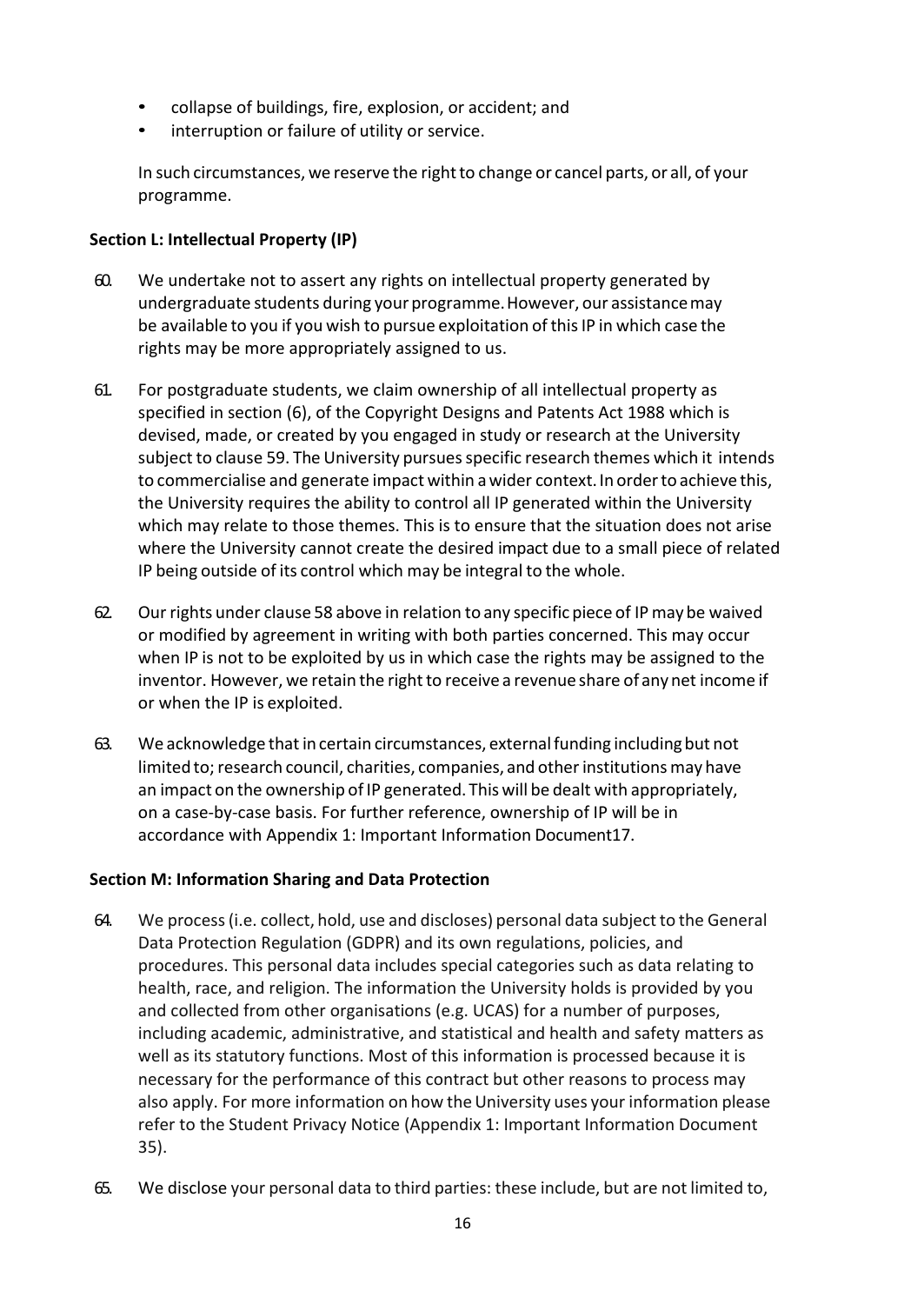organisations such as the Higher Education Statistics Agency, plagiarism detection services (Turnitin), Debt Recovery Agents (if you have outstanding debts), Local Authorities, the Police, prospective employers (who may wish to verify enrolment, subject studied and University awards) and Professional, Statutory and Regulatory Bodies for (the purposes of professional accreditation). All such sharing takes place in accordance with the law.

- 66. If we have a serious concern about your health and/or wellbeing we may disclose this to relevant professional services, such as NHS Services, Local Authority Safeguarding Services, or the Emergency Services. We may also contact the emergency contact you have specified in e:Vision where you have provided these details.
- 67. If you are sponsored by a third-party sponsor for the purposes of your tuition fees, the sponsor may ask us to disclose information about your academic performance and progression with them on a regular basis. You will be asked whether you agree to our sharing your information with your sponsor when you confirm to us that your fees are being paid by a sponsor. If you do not agree to this, we will not disclose this data, however this may mean that you are ineligible for sponsorship, and you should check with your sponsor whether this will be the case.

# **Section N: Health, safety, and wellbeing (Appendix 1: Important Information Document 32)**

68. You have a legal duty to take reasonable care to avoid injury to yourself.

You must:

- abide by our Health, Safety and Wellbeing Policy (Appendix 1: Important Information Document32);
- cooperate with us in health, safety, and wellbeing matters;
- not carry out any activity that may harm yourself or others;
- raise any issues (including health conditions which may affect or be affected by your study) with your Personal Academic Tutor (PAT) and/or student support servicesin the Directorate of Student and Academic Services;
- not interfere or misuse anything provided for health, safety, and wellbeing;
- make yourself aware of the Health, Safety and Wellbeing Policy and follow its requirements;
- report all accidents and incidents;
- participate in health, safety and wellbeing training as required.

#### **Section O: IT facilities**

69. You will have the use of our IT facilities while you are a registered student with us and maintain the required paymentsfor your composite fees. You must be aware of and observe the rules and regulations governing such use as set out in Regulation 21 and supporting policies relating to the use of our IT services, as shown in Appendix 1: Important Information Document 19. These rules include your responsibility to use our facilities within the law, not to share your IT credentials, not to do anything that will put the University's IT infrastructure at risk, not to waste resources, and to safeguard personal data.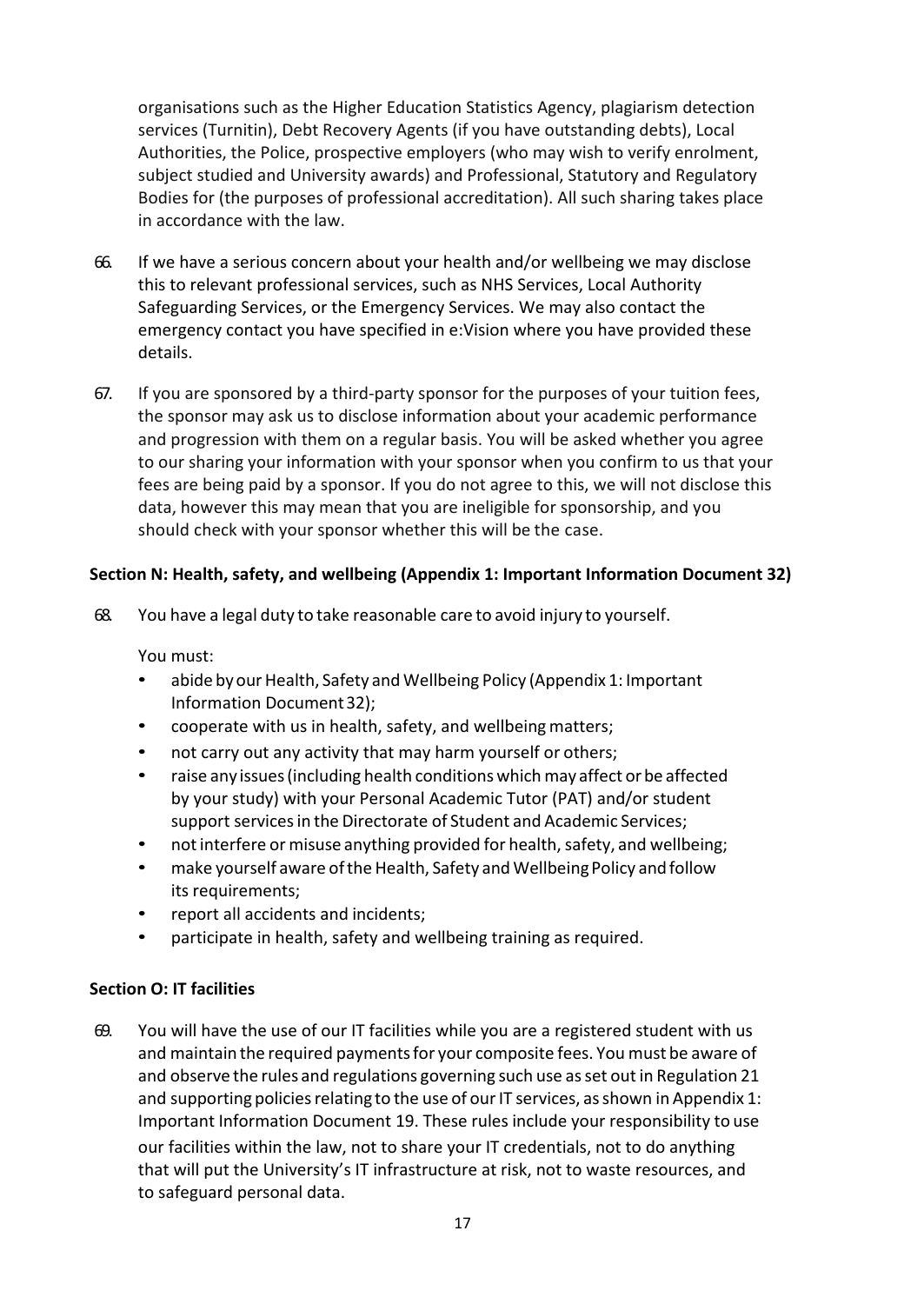# **Section P: General**

- 70. If any section of this contract is or becomes void or unenforceable it will not affect the validity or enforceability of the other sections of this contract.
- 71. This contract is personalto you. A person who is not party to the contract (including without limitation any party that isresponsible inwhole or part for your composite fees) shall not have any rights under or in connection with it under the contracts (Rights of Third Parties) Act 1999.
- 72. Failure to enforce any ofthe sectionsin this contract will not constitute awaiver of any section and will not affect our right to enforce that or any other section
- 73. Any notice or other information that is required to be given by us relating to this contract between us must be in writing and may be given by hand or sent by post or email to the email contact details you have provided to us and/or your student email address. Any notice or other information that is required to be given by you relating to this contract between us must be in writing and may be given by hand or sent by post or email to the Academic Registrar [\(academicregistrar@bradford.ac.uk\)](mailto:academicregistrar@bradford.ac.uk) for the University.
- 74. We will only communicate with you via the contact details contained with e:vision this means your postal address, your University email address, and any personal email address you supply in e:vision and any telephone numbers you provide within e:vision. You will be responsible for informing us of any changes to your contact details by updating your details in e:Vision. Any notices or information sent to the last email and postal address provided by you will be deemed to have been properlygiven.
- 75. You are responsible formaking yourown arrangementsfor accommodation and insurance of your personal belongings for the duration of your studies. The University does not own or manage any accommodation; any arrangements relating to accommodation will be subject to separate agreements with relevant third parties and are explicitly not covered in this contract. The University works with Unipol, a student housing charity, who can provide advice and guidance in respect of student housing; information about Unipol and how to access them can be found at [https://www.unipol.org.uk/home.](https://www.unipol.org.uk/home)
- 76. This contract shall be governed by and construed in accordance with the laws of England and Wales and both parties agree to submit to the jurisdiction of the courts of England and Wales. You are therefore agreeing to submit to the non-exclusive jurisdiction of the English courts.

#### **Section Q: Questions about this agreement**

77. When you have reviewed the information provided you may direct any questions about these Terms and Conditions to the University Secretary (university secretary  $@$  bradford.ac.uk) before you sign to accept or at any other time.

# **Section R: If things go wrong**

78. If you have a complaint about us, you may use the Student Complaints Procedure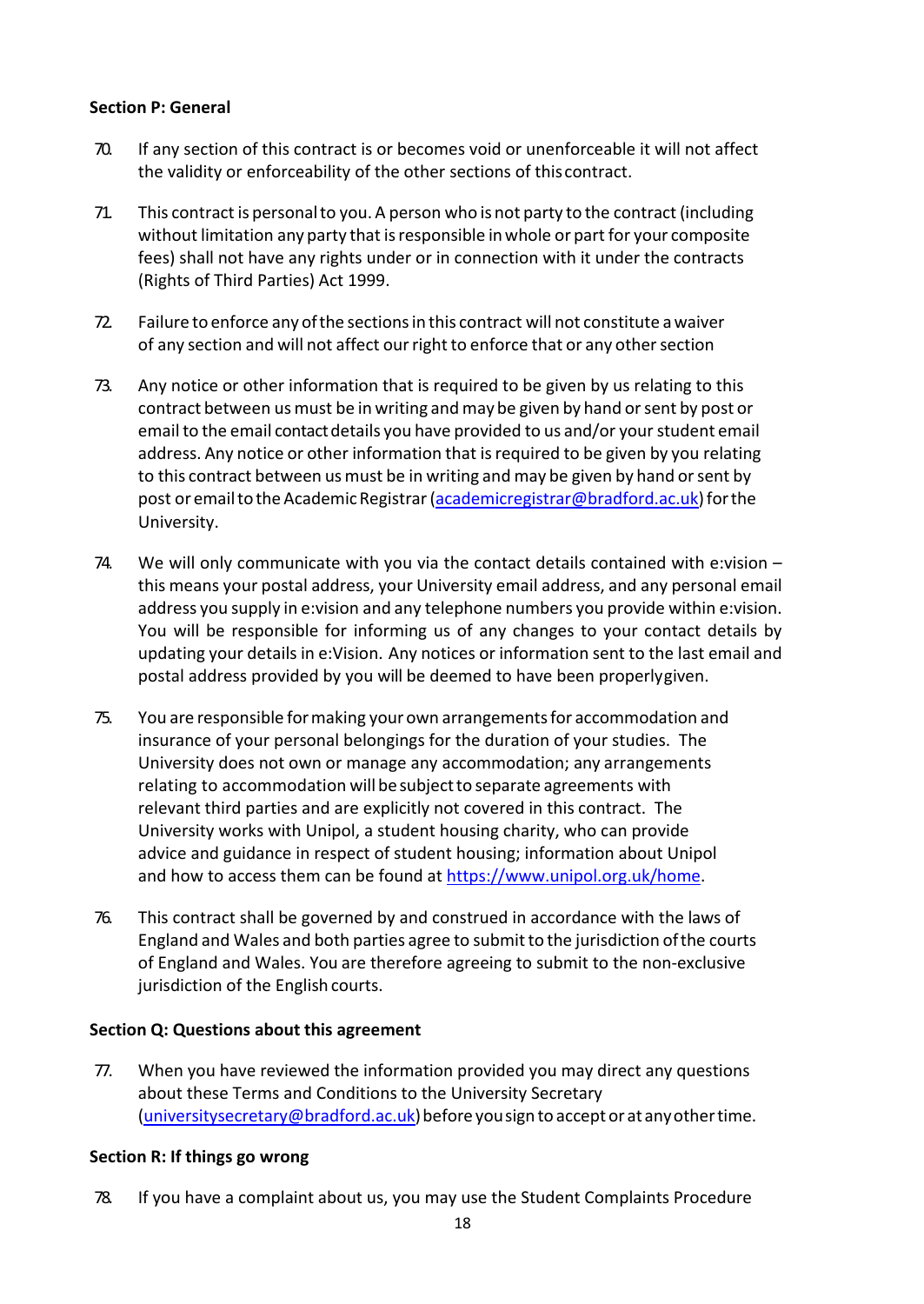(Appendix 1: Important Information Document 26) which is intended to resolve any complaints by you as promptly, fairly, and amicably as possible. Under the Procedure, you are required to notify us within one calendar of the error or omission you are unhappy about. If you do not notify us within this timescale,it may impact upon our ability to resolve your complaint effectively and in a timely manner.

- 79. If you are unhappy about an academic decision relating to your studies, you may use the Academic Appeals Regulations to request a review of the decision. Under the Academic Appeals Regulations, you are required to submit your appeal within then working days of the decision you are unhappy about being notifiedto you.
- 80. If having followed the Students Complaint Procedure to completion, you remain dissatisfied; you have the right to make a complaint to the Office of the Independent Adjudicator for Higher Education [\(https://www.oiahe.org.uk/\)](https://www.oiahe.org.uk/). If you choose to do this, you should do so as soon as possible and must do so no later than twelve months of the date on which the University issues you a Completion of Procedures letter, using the Scheme Application Form. The University will provide details of how to make a complaint to the Office of the Independent Adjudicator in the Completion of Procedures Letter. The Students' Union are able to advise and support you in making a complaint to the Office of the Independent Adjudicator.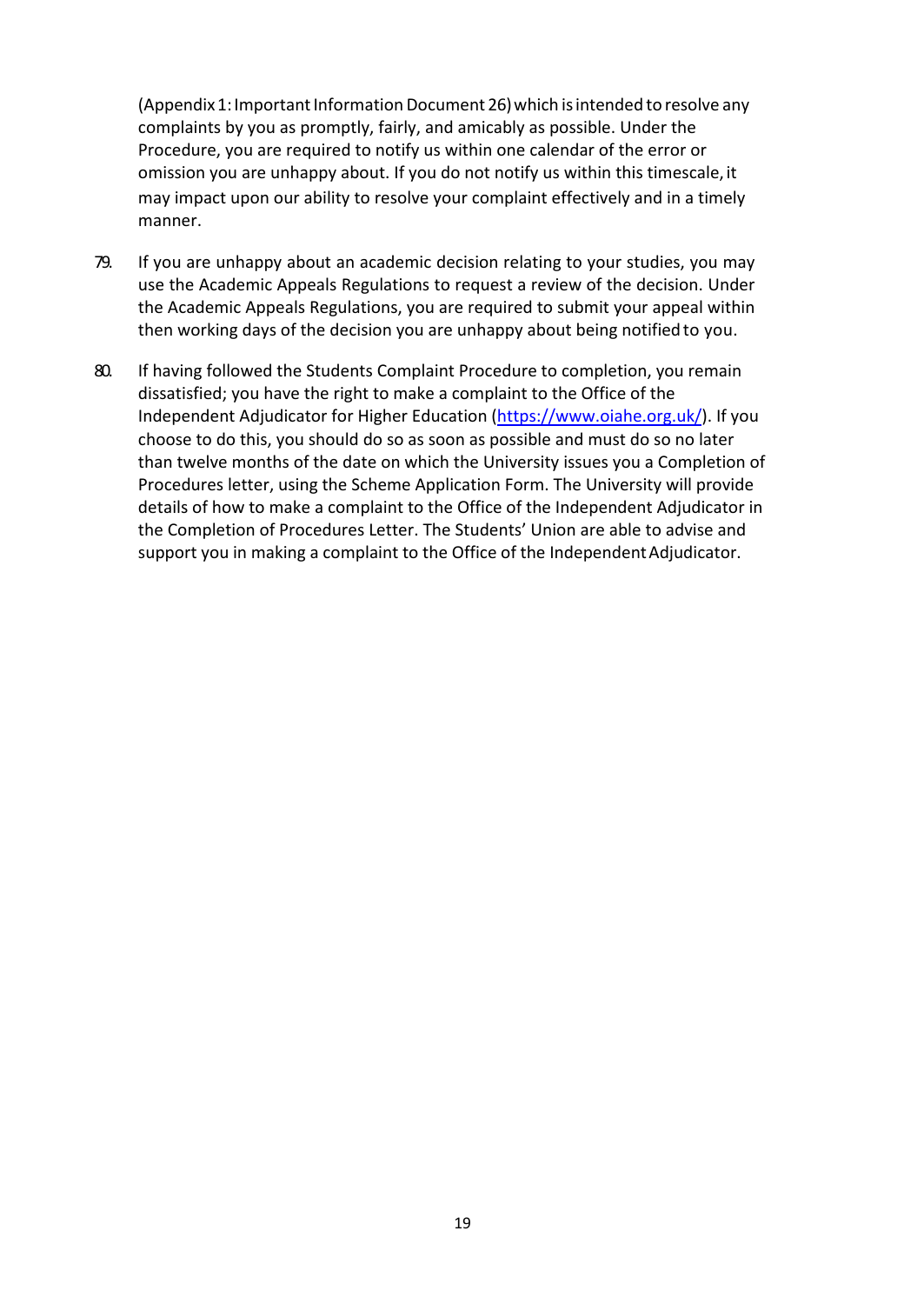# **Appendices**

# **Appendix 1: Important Information, Index and Key Points**

We are committed to ensuring that you have access to all the information you need to make an informed decision about choosing to study at the University of Bradford. The following information sets out the policies, rules and regulations, and requirements which you are agreeing to. This information can also be found on our Important Information webpages.

#### **A: University Ordinances**

Document 1 – Ordinance 1: Matriculation

Document 2 – Ordinance 2: Degrees

Document 3 – Ordinance 3: Undergraduate Awards

Document 4 – Ordinance 4: Aegrotat Awards

Document 5 – Ordinance 5: Postgraduate Taught Courses

Document 6 – Ordinance 6: Degrees of Doctor of Philosophy, Master of Philosophy and Professional Doctorates

Document 7 – Ordinance 7: Degree of Master or Doctor of Philosophy by Published Work

Document 8 – Ordinance 16: Conduct of Student Members of the University

# **B: University Regulations**

Document 9 – Regulation 1: Admission of Students to Undergraduate Programmes of Study

Document 10 – Regulation 2: Regulation Governing Undergraduate Awards

Document 11 – Regulation 5: Academic Misconduct Regulations

Document 12 – Regulation 6: Academic Appeals Regulations

Document 13 – Regulation 7: Assessment Regulations

- Document 14 Regulation 9: Regulation Governing Postgraduate Awards
- Document 15 Regulation 10: Regulations for Research Degrees

Document 16 – Regulation 12: Theses and Dissertations Lodged in the University Library

Document 17 – Regulation 14: Intellectual Property Rights in work produced by students

Document 18 – Regulation 20: Use of theLibrary

Document 19 – Regulation 21: Use of University Computing Facilities and the Campus Network

Document 20 – Regulation 25: Sabbatical Leave for Officers of the University Union

Document 20 – Regulation 28: Disciplinary procedures relating to an alleged offence under

Document 21 – Regulation 30: Regulations governing policy and procedures for Sponsored Research, Patent Agreements and Testing

Document 22 – Regulation 31: Financial Regulations

Document 23 – Regulation 32: Student Membership of the Senate

Document 24 – Regulation 37: Regulation for the Degree of Doctor of Philosophy or Master of Philosophy by Published Work

# **C: University Policies and Procedures**

Document 25 – Admissions Policy

Document 26 – Student Criminal Convictions Policy and Procedures

Document 27 – Student Complaints Procedure

Document 28 - Procedures Governing Appeals and Complaints by Applicants relating to an Admissions Decision

Document 29 – Procedures Governing Appeals and Complaints by Applicants and Students in relation to Compliance with UK Visa and Immigration Regulations (Tier 4)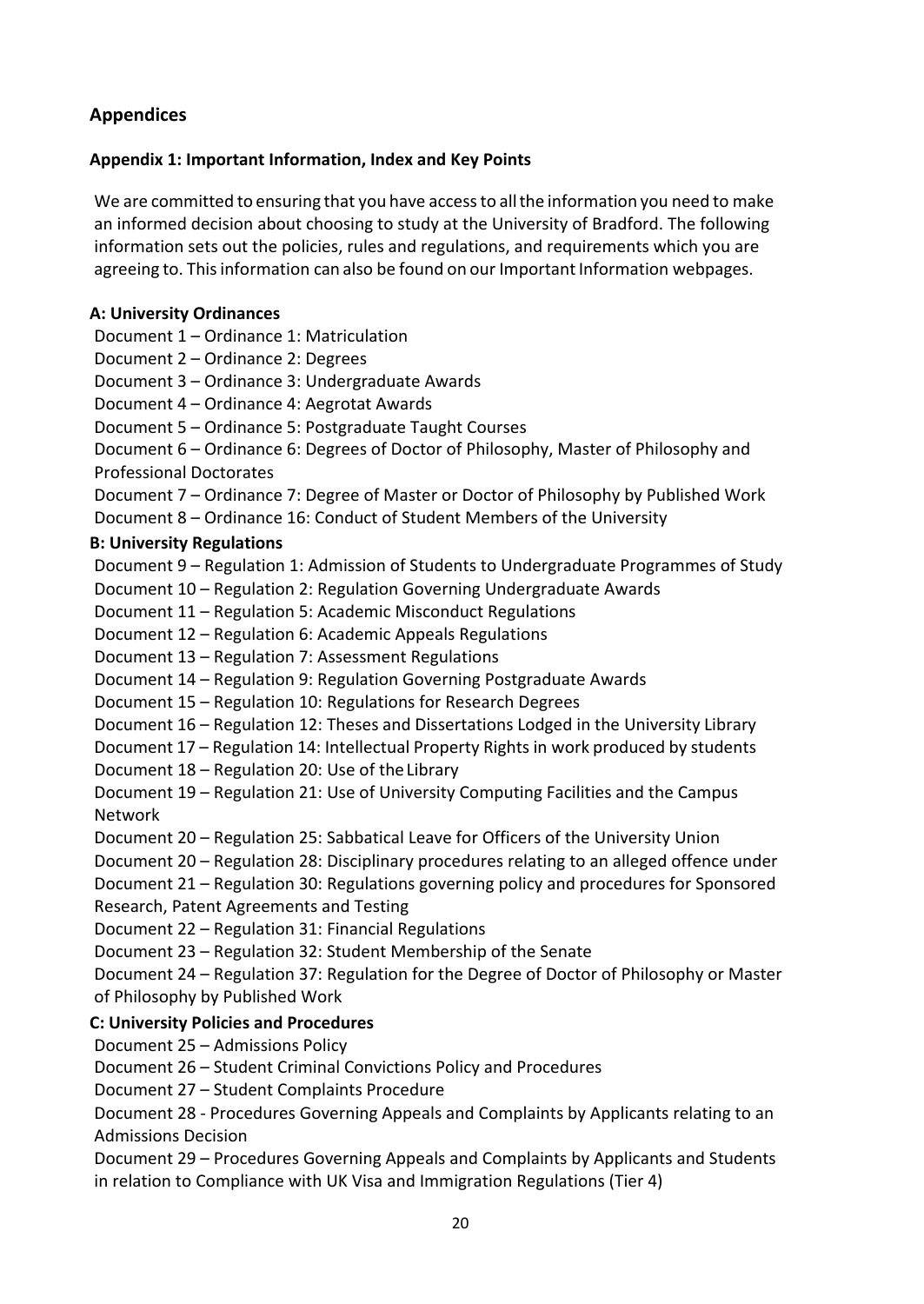#### Document 30 - Extenuating Circumstances Policy and Procedures

- Document 31 Fitness to Practise Policy and Procedures
- Document 32 Health, Wellbeing and Fitness to Study Policy and Procedures
- Document 33 Health, Safety and Wellbeing Policy
- Document 34 IT Policies
- Document 35 Student Privacy Notice
- Document 36 Student Protection Plan
- Document 37 Student Transfer Plan
- Document 38 Access and Participation Plan

# **D: Fees**

- Document 39 Composite Fees Liability Policy
- Document 40 Payment of Fees
- Document 41 Procedures Relating to Students with Composite Fees Debt

# **E: Academic Information**

- Documents 42 Programme Specifications
- Documents 43 Module Specifications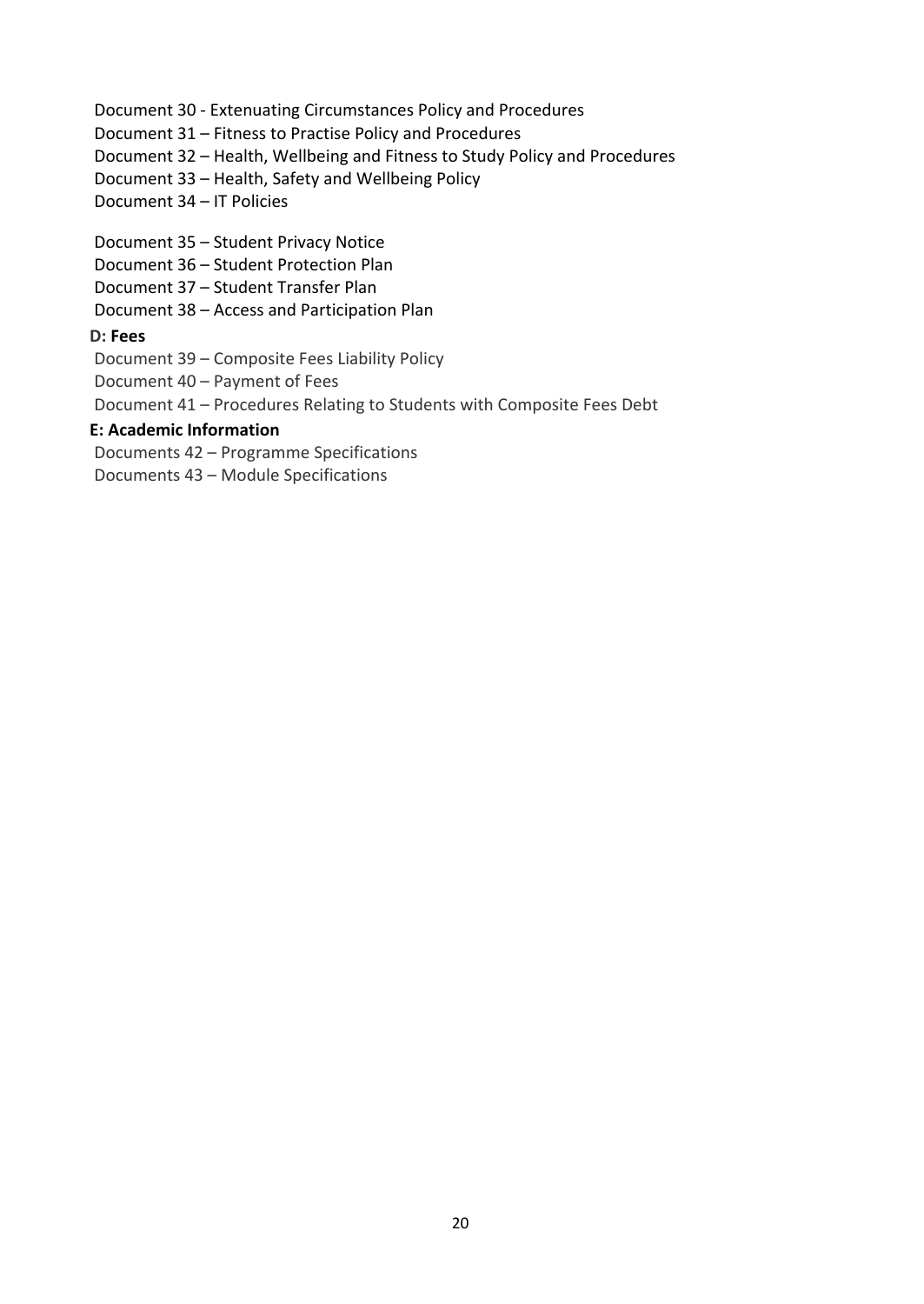# **Appendix 2: List of Programmes for which Disclosure and Barring Service Checks are required**

Foundation Degree Nursing Associate Apprenticeship BA Social Work (3 year) BSc Diagnostic Radiography (3 year) BSc Healthcare Science (Life Sciences) (3 year) BSc Midwifery Studies (3 year) BSc Nursing (Adult) (3 year) BSc Nursing (Adult) (3 year) (Harrogate and District NHS Trust) BSc Nursing (Adult) (3 year) (Mid Yorkshire Hospitals) BSc Nursing (Children's) (3 year) BSc Nursing (Mental Health) (3 year) BSc Occupational Therapy (3 year) BSc Optometry (3 year) BSc Paramedic Science (4 year) BSc Physiotherapy (3 year) BSc Public Health and Community Wellbeing (3 year) MNurse (Adult/Mental Health) MNurse (Children`s/Mental Health) MPharm Pharmacy (4 year) MPharm Pharmacy (5 year) MPhysiotherapy Sport and Exercise Medicine (4 year) Return to Practice for Health Care Professionals MA Social Work Master of Physician Associate Studies MSc Midwifery Studies (3 year)

# **Appendix 3: Programmes for which interviews form part of the selection process**

Foundation Course in Clinical Science/Medicine BA Social Work (3 year) BSc Clinical Sciences (3 year) BSc Diagnostic Radiography (3 year) BSc Healthcare Science (Life Sciences) (3 year) BSc Midwifery Studies (3 year) BSc Nursing (Adult) (3 year) BSc Nursing (Adult) (3 year) (Harrogate and District NHS Trust) BSc Nursing (Adult) (3 year) (Mid Yorkshire Hospitals) BSc Nursing (Children's) (3 year) BSc Nursing (Mental Health) (3year) BSc Occupational Therapy (3 year) BSc Paramedic Science (4 year) BSc Physiotherapy (3 year) MNurse (Adult/Mental Health) MNurse (Children`s/Mental Health) MPharm Pharmacy (4 year) MPharm Pharmacy (5year) MPhysiotherapy Sport and Exercise Medicine (4 year)